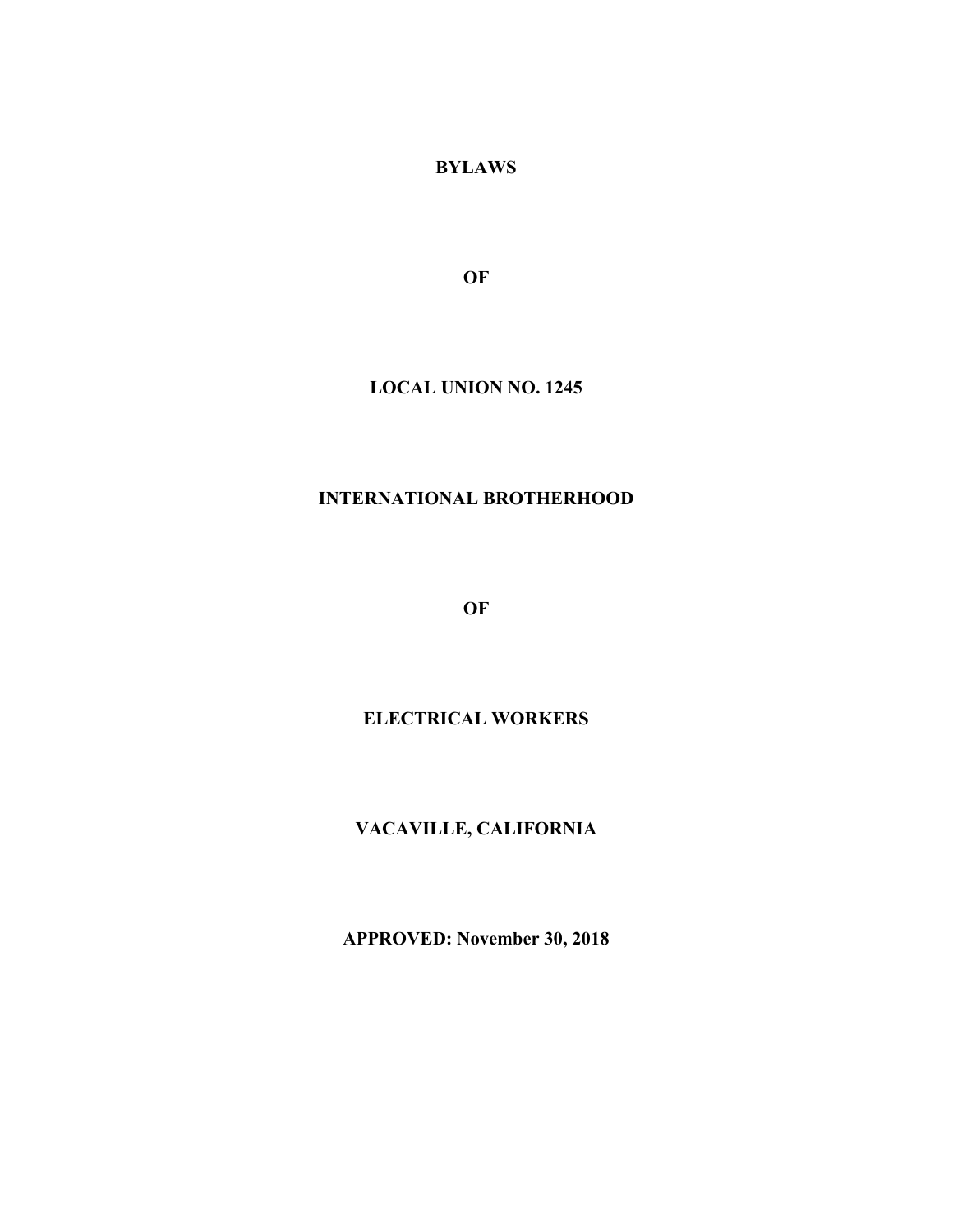#### **ORDER OF BUSINESS**

- 1. Opening.
- 2. Roll Call of Officers and Reading of Minutes.
- 3. Communications and Bills.
- 4. Reports of Executive Board and Officers.
- 5. Propositions for Membership.
- 6. Reports on Candidates.
- 7. Balloting or Voting on Candidates.
- 8. Obligations of Candidates.
- 9. Reports of Delegates and Committees.
- 10. Reports of Accidents, Sickness or Death of Members.
- 11. Roll Call of Members.

12. Unfinished Business.

13. New Business. (Under this heading comes matters relating to any election and installation of officers.)

- 14. Good of the Union.
- 15. Receipts and Expenses.
- 16. Closing.

**NOTE:** This sheet **ORDER OF BUSINESS** is not a part of your bylaws. It is attached to the bylaws to provide rules for orderly procedure in the conduct of the Local Union meetings. Item No. 11 -- Roll Call of Members -- is optional to the Local Union and may or may not be used as the Local Union decides.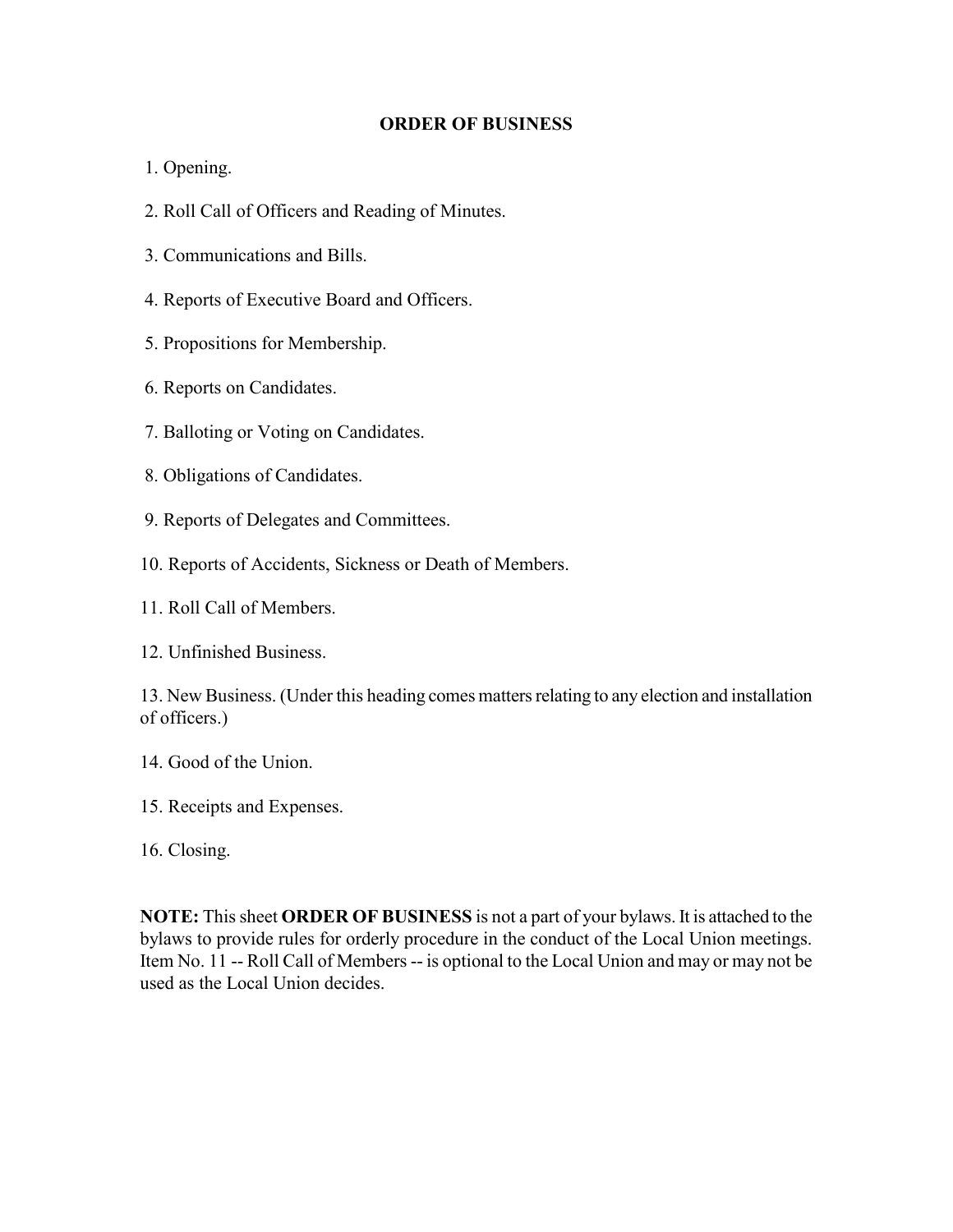### **ARTICLE I Name - Jurisdiction - Objects**

Sec. 1. This Organization shall be known as **Local Union 1245** of the **International Brotherhood of Electrical Workers, Vacaville, California.** Local 1245 shall have jurisdiction over **Outside (Independent Power Producers, Utility, Telephone and Cable Television); Utility; Tree Trimming; Cable Television; Telephone, Electrical Manufacturing; and Government work** as defined in Article XXVI, Sections 4, 6 and 9 of the IBEW Constitution, when performed as follows:

(a) **Outside** *(Utility, Telephone, Cable Television, and Line Clearance Tree Trimming* work when performed by employees of contractors on the properties of all Independent Power Producers, public utilities, telephone companies and CATV companies - private and public ownership when work is performed in the following areas:

| Alameda      | King      | Plumas          | Solano            |
|--------------|-----------|-----------------|-------------------|
| Alpine       | Lake      | Sacramento      | Sonoma            |
| Amador       | Lassen    | San Benito      | <b>Stanislaus</b> |
| <b>Butte</b> | Madera    | San Francisco   | <b>Sutter</b>     |
| Calaveras    | Marin     | San Joaquin     | Tehama            |
| Colusa       | Mariposa  | San Luis Obispo | Trinity           |
| Contra Costa | Mendocino | San Mateo       | Tulare            |
| El Dorado    | Merced    | Santa Barbara   | Tuolumne          |
| Fresno       | Monterey  | Santa Clara     | Yolo              |
| Glenn        | Napa      | Santa Cruz      | Yuba              |
| Humboldt     | Nevada    | Shasta          |                   |
| Kern         | Placer    | Sierra          |                   |

#### **STATE OF CALIFORNIA: Counties**

Additionally, construction performed by employees of contractors on the properties of the Pacific Gas and Electric Company in Kern, Tulare, Kings, and Santa Barbara County.

#### **STATE OF NEVADA: Counties**

| Carson City | Eureka   | Mineral  | <b>White Pine</b> |
|-------------|----------|----------|-------------------|
| Churchill   | Humboldt | Pershing |                   |
| Douglas     | Lander   | Storey   |                   |
| Elko        | Lvon     | Washoe   |                   |

(b) **Utility** work when performed by employees of: CALPECO/Liberty Energy City Light & Power, Inc. Dynegy Foster Wheeler Genon GTN/Transcanada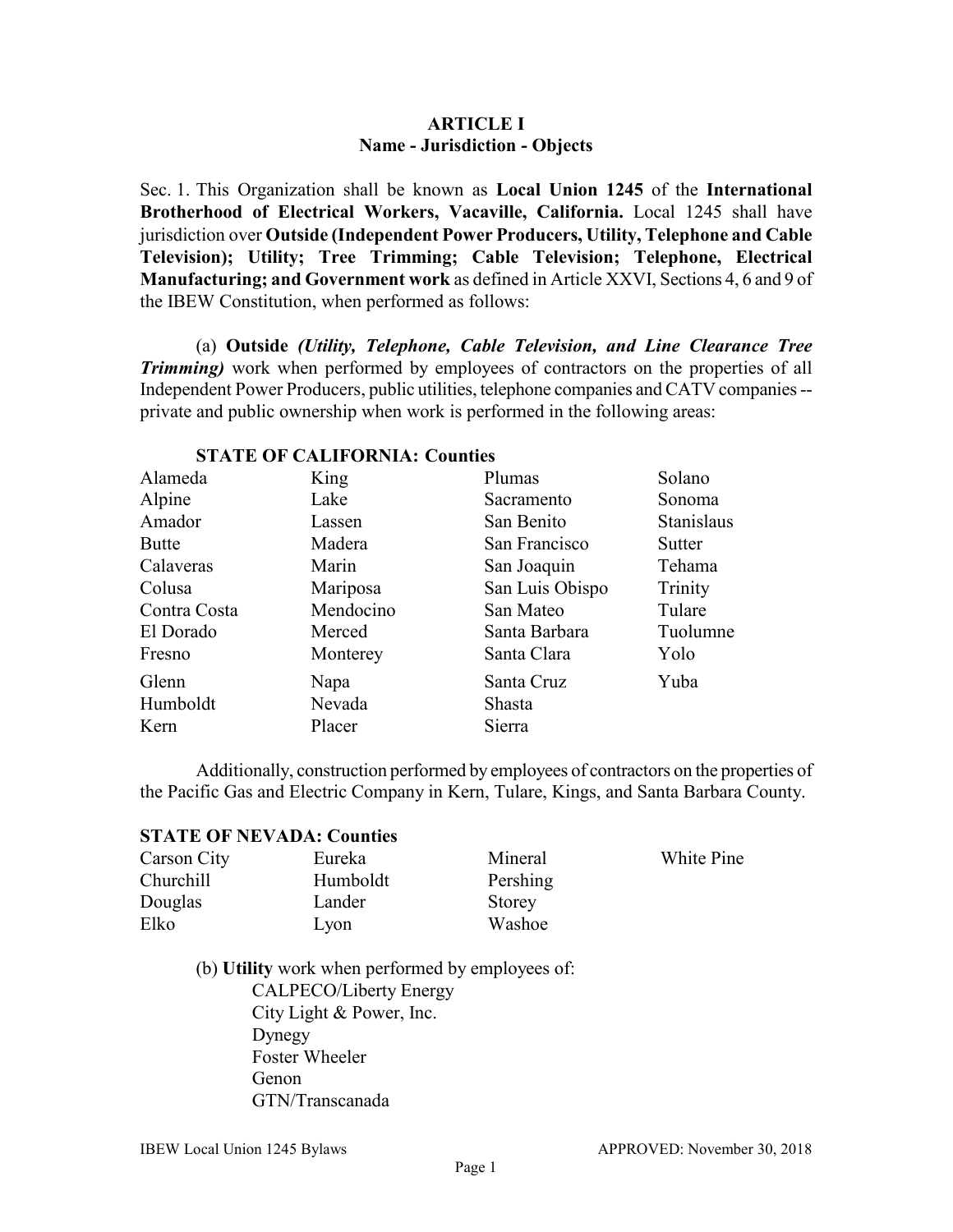Mt. Wheeler Power, Inc. Nevada Energy Pacific Gas and Electric – Clerical Employees Pacific Gas and Electric – Physical Employees

### (c) **Cable Television** work when performed by employees of:

- (d) **Telephone** work when performed by employees of: Frontier Communications, Needles
- (e) **Electrical Manufacturing** work when performed by employees of: East Bay Manufacturing
- (f) **Government** work when performed by employees of:

AC Transit Alameda Power & Telecom (City of Alameda) Bella Vista Water District Bureau of Reclamation City of Berkeley City of Fernley City of Gridley City of Healdsburg City of Lodi – Utility City of Lompoc City of Oakland City of Redding City of Roseville City of Shasta Lake City of Ukiah City of Willits Lassen Municipal Utility District Lindmore Irrigation District Merced Irrigation District Modesto Irrigation District Northern California Power Agency – Geo-Thermal Paradise Irrigation District Plumas Sierra Rural Electric Cooperative – Physical Employees Port of Oakland Resort Improvement District #1 Sacramento Regional Transit District Silicon Valley Power Sacramento Municipal Utility District South San Joaquin Irrigation District Tri-Dam Project Truckee – Donner Public Utility District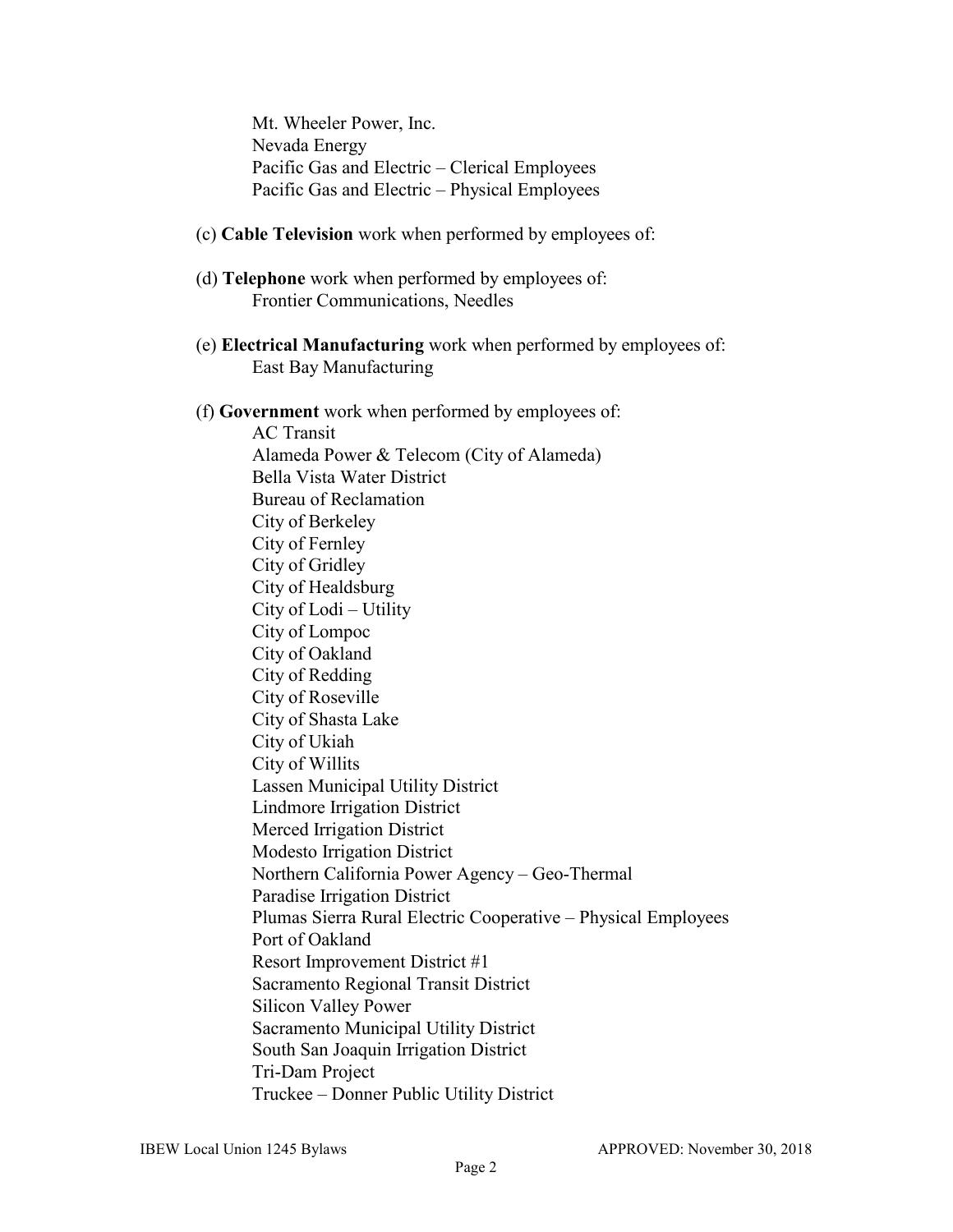Truckee Meadows Water Authority Turlock Irrigation District Western Area Power Authority Wells Rural Electric Cooperative Yuba County Water Agency

However, the right of the International President to change this jurisdiction is recognized as provided for in the IBEW Constitution.

Sec. 2. The objects of this Local Union shall be to promote by all proper means the material, social and intellectual welfare of its members.

Sec. 3. Local Union 1245 shall cover the **"A"** and **"BA"** types of membership.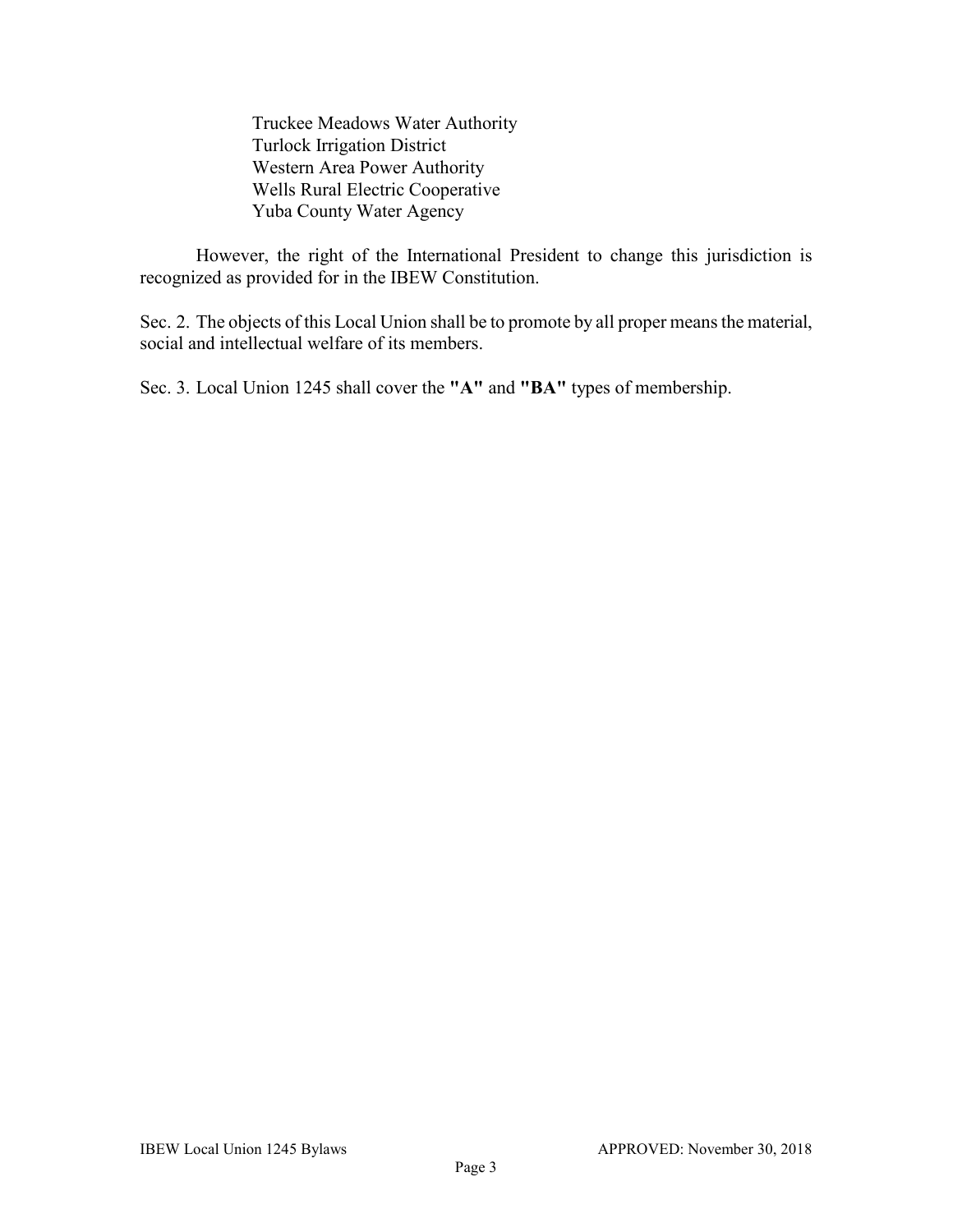### **ARTICLE II Meetings**

Sec. 1. Monthly General Membership Meetings of Local Union 1245 shall be held **once** each month on the day of the month, time and place as decided by the members in each such Unit, subject to the approval of the Business Manager for administration purposes. For the purposes of Article XV of the International Constitution, such meetings by the Units shall constitute the regular Local Union meeting for that month.

Sec. 2. Only the Business Manager or the Executive Board may call special meetings. The members shall be notified in writing (*by mail, leaflets, in the Union newspaper, or on accessible bulletin boards*) of any special meeting. No business shall be transacted at any special meeting except that for which it has been called.

Sec. 3. The Unit Recorder shall record the number of members attending each meeting. No member shall vote in more than one meeting on any question submitted for consideration by the Executive Board. Anyone doing so shall be subject to discipline before the Executive Board.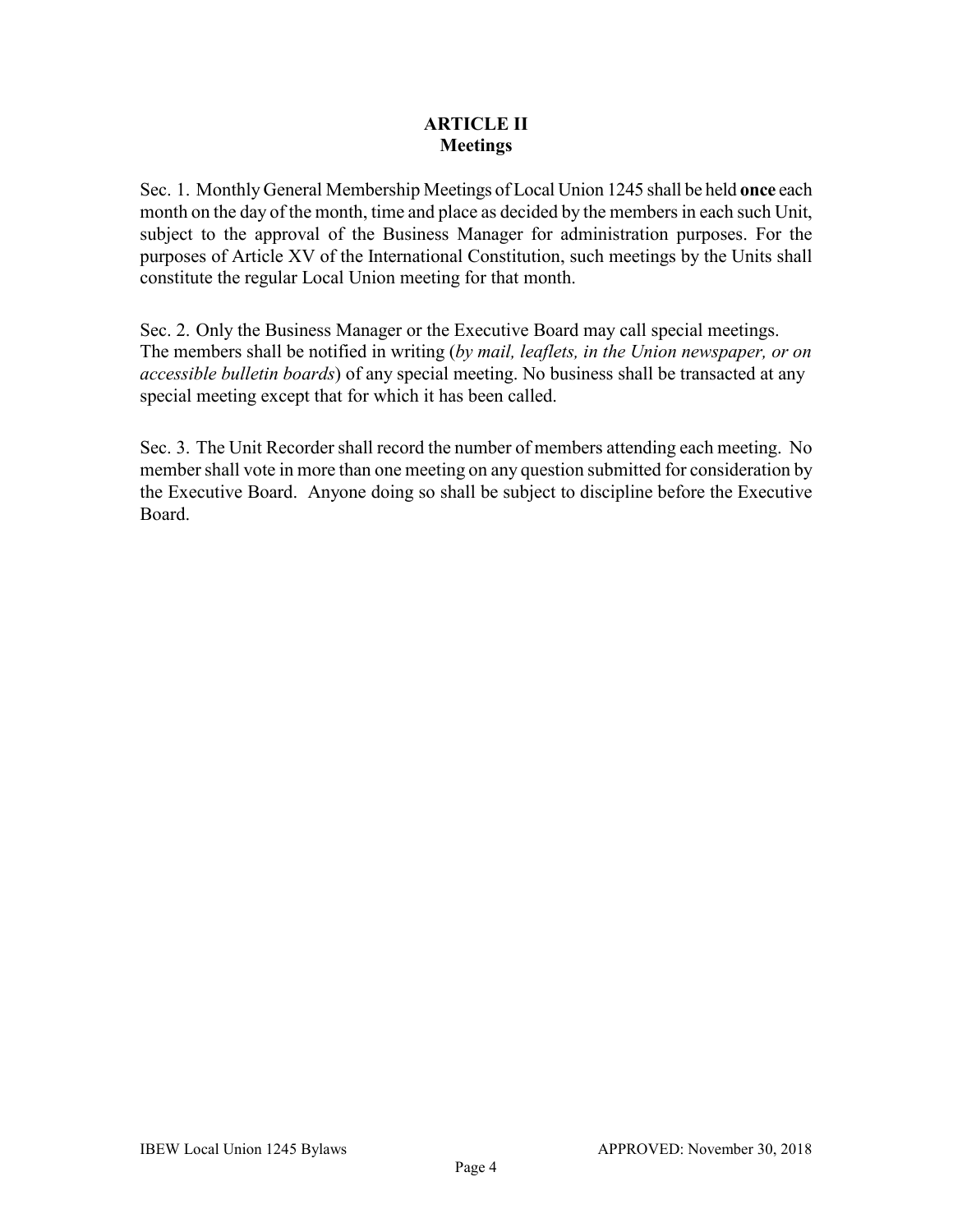### **ARTICLE III Officers - Elections - Duties**

Sec. l. The officers shall perform such duties as are stated in Article XVII of the IBEW Constitution. In addition, they shall perform such duties as are outlined in these bylaws and such duties as may be assigned to them by the Local Union and which are not in conflict with the IBEW Constitution and these bylaws.

Sec. 2. Failure of officers to perform their duties, the suspension or removal of any officer and the filling of any vacancies, shall be dealt with as stated in Article XVI of the IBEW Constitution.

Sec. 3. All officers and representatives and all employees shall be bonded to the extent required by the International or any applicable Federal or Provincial law whichever is greater. The bond shall be secured through the International and the premium shall be paid by the Local Union.

Sec. 4. The officers shall be provided for in Article XVI of the IBEW Constitution.

Sec. 5. (a) The office of Financial Secretary shall be combined with the office of Business Manager.

(b) A Business Manager shall be retained on a full-time basis at all times.

Sec. 6. The Local Union Executive Board shall consist of 9 members: The President, who shall be the Chairman of the Board; the Vice President; the Recording Secretary, who shall be Secretary of the Board; and 6 members who shall be elected as follows:

- 1 from the Southern Area
- 1 from the Central Area
- 1 from the Northern Area
- 1 from the Northeastern Area
- 1 at large from the group composed of the members from the General Construction Department of the Pacific Gas and Electric Company
- 1 from Outside Construction and Tree Trimming Companies

For the purpose of the selection of the **Executive Board** members, the composition of the above referred-to areas and groups shall be defined as follows:

#### **Southern Area**

- 1100 San Joaquin-Clerical-PG&E
- 1101 San Joaquin-Physical-PG&E
- 1121 Merced Irrigation District
- 1141 Turlock Irrigation District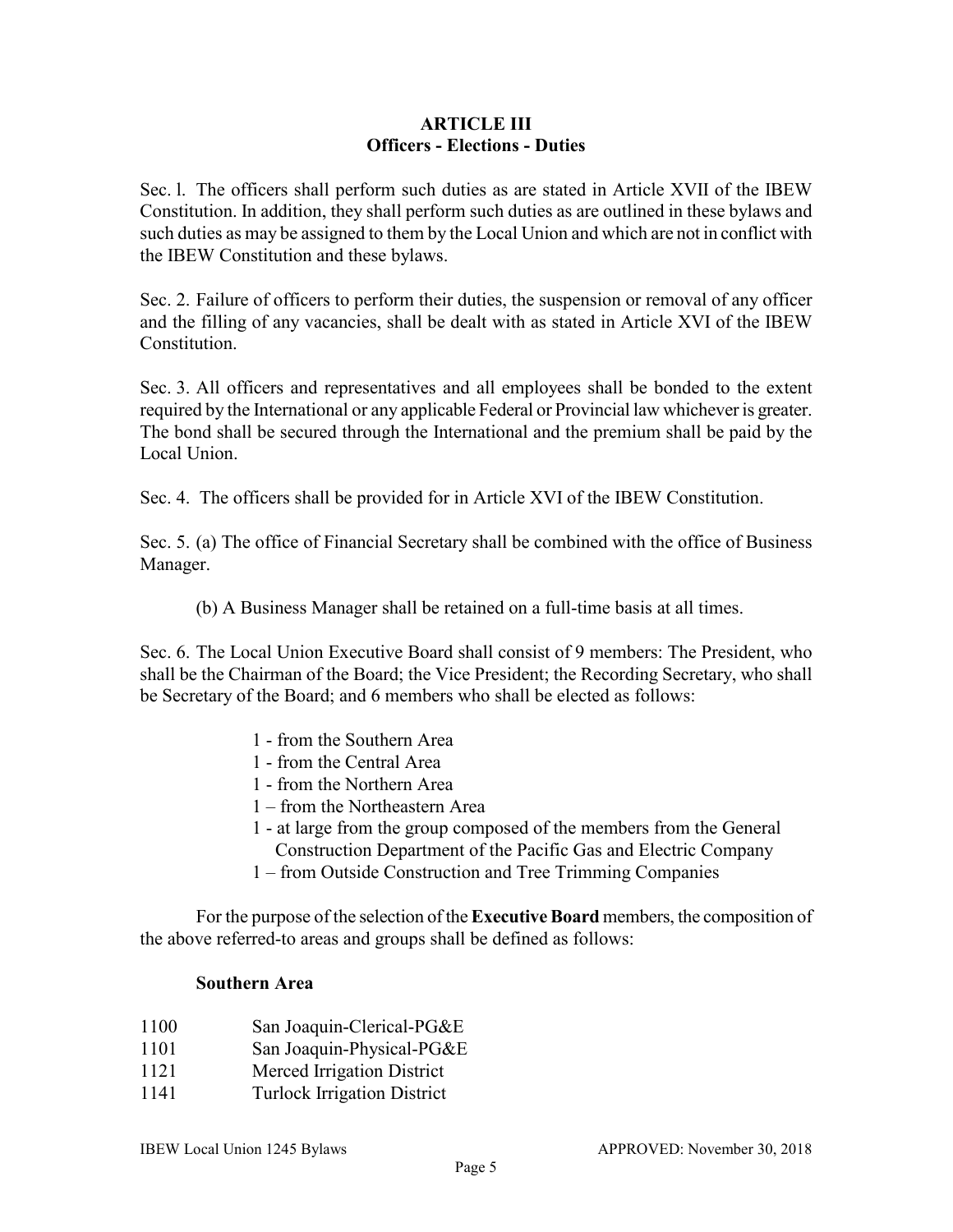- Lindmore Irrigation District
- Coast Valley-Clerical-PG&E
- Coast Valley-Physical-PG&E
- City of Lompoc
- Pipeline Operations-Physical-PG&E
- City of Santa Clara
- San Jose-Clerical-PG&E
- San Jose-Physical-PG&E
- South San Joaquin Irrigation District
- Dynegy HH
- Dynegy Perm
- Frontier (Citizens) Needles
- Jacobs Technology
- Lockheed Martin Space Systems
- Northrop Grumman Corporation
- PG&E Diablo Canyon Outage Workers

### **Central Area**

| 2000 | Port of Oakland                       |
|------|---------------------------------------|
| 2201 | <b>AC</b> Transit                     |
| 2300 | East Bay-Clerical-PG&E                |
| 2301 | East Bay-Physical-PG&E                |
| 2381 | <b>Foster Wheeler</b>                 |
| 2400 | San Francisco-Clerical-PG&E           |
| 2401 | San Francisco-Physical-PG&E           |
| 2420 | General Office-Clerical-PG&E          |
| 2421 | General Office-Physical-PG&E          |
| 2500 | Stockton-Clerical-PG&E                |
| 2501 | Stockton-Physical-PG&E                |
| 2531 | <b>Modesto Irrigation District</b>    |
| 2532 | Modesto ID/Admin/Tech/Clerical Unit   |
| 2533 | Modesto ID/Professional & Supervisory |
| 2541 | Tri-Dam Project                       |
| 2601 | Alameda Power Telecom City of Alameda |
| 2701 | City of Berkeley                      |
| 2801 | City of Lodi                          |
| 2901 | City of Oakland                       |
| 3051 | Genon Energy HH                       |
| 3061 | Genon Energy Perm                     |
| 5601 | Advance Carbon Products, Inc.         |
| 5611 | Ansaldobreda, Inc. (Hitachi)          |
| 5621 | Borden Lighting                       |
| 5641 | Delta Star                            |
| 5681 | <b>Trayer Engineering</b>             |
|      |                                       |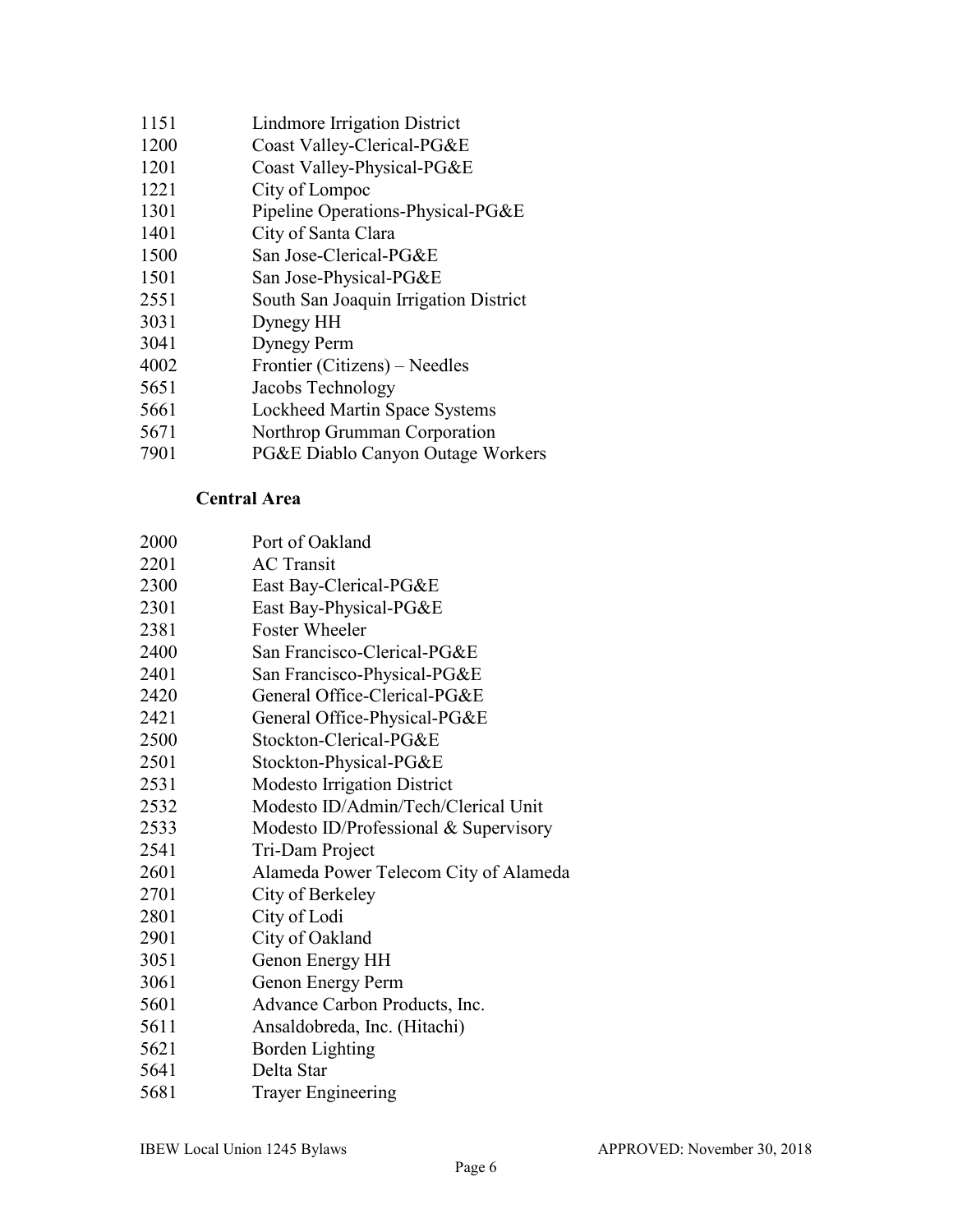| 6401 | Hiring Hall-City of Lodi  |
|------|---------------------------|
| 6911 | Hiring Hall-Physical/PG&E |

## **Northern Area**

| 2376 | City of Vallejo                            |
|------|--------------------------------------------|
| 2377 | <b>Greater Vallejo Recreation District</b> |
| 3001 | Sacramento Regional Transit District       |
| 3100 | Humboldt-Clerical-PG&E                     |
| 3101 | Humboldt-Physical-PG&E                     |
| 3200 | Shasta-Clerical-PG&E                       |
| 3201 | Shasta-Physical-PG&E                       |
| 3210 | Bella Vista Water District                 |
| 3220 | City of Redding $-$ Electric               |
| 3221 | City of Redding - Maintenance              |
| 3251 | City of Shasta Lake                        |
| 3261 | Resort Improvement Dist. #1                |
| 3400 | De Sabla-Clerical-PG&E                     |
| 3401 | De Sabla-Physical-PG&E                     |
| 3421 | Paradise Irrigation District               |
| 3500 | Drum-Clerical-PG&E                         |
| 3501 | Drum-Physical-PG&E                         |
| 3541 | City of Roseville                          |
| 3600 | Colgate-Clerical-PG&E                      |
| 3601 | Colgate-Physical-PG&E                      |
| 3620 | South Feather Power & Water                |
| 3621 | South Feather Water Hydro Power (Oroville) |
| 3651 | Yuba County Water Agency                   |
| 3661 | City of Gridley                            |
| 3700 | North Bay-Clerical-PG&E                    |
| 3701 | North Bay-Physical-PG&E                    |
| 3731 | City of Healdsburg                         |
| 3751 | City of Willits                            |
| 3791 | City of Ukiah                              |
| 3800 | Sacramento-Clerical-PG&E                   |
| 3801 | Sacramento-Physical-PG&E                   |
| 3901 | SMUD                                       |
| 3921 | <b>Bureau of Reclamation</b>               |
| 3931 | <b>WAPA</b>                                |
| 4004 | Frontier (Citizens) – Colusa               |
| 4781 | NCPA-Geo-Therm                             |
| 5701 | City Light & Power, Inc.                   |
| 5771 | Sunoptics                                  |
| 6001 | Hiring Hall - SMUD                         |
| 6910 | Hiring Hall - Clerical/PG&E                |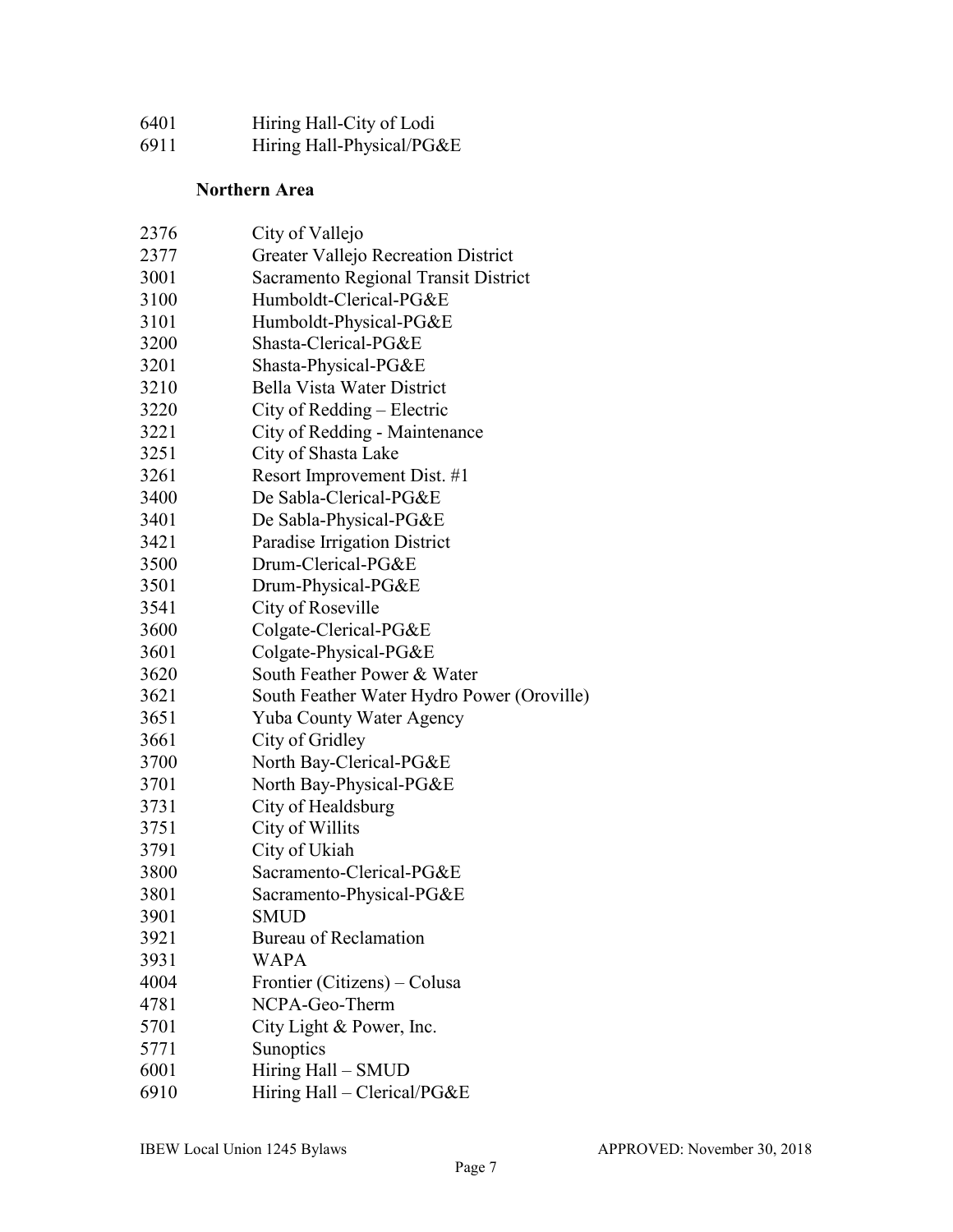#### **Northeastern Area**

| 3021 | Transcanada GTN                 |
|------|---------------------------------|
| 3231 | Lassen MUD                      |
| 3301 | NV Energy (Sierra Pacific)      |
| 3341 | Truckee – Donner PUD            |
| 3351 | Truckee Meadows Water Authority |
| 3371 | Mt. Wheeler Power               |
| 3381 | Wells Rural Electric            |
| 3521 | Plumas Sierra REC - Phys.       |
| 3561 | City of Fernley                 |
| 4001 | Frontier (Citizens) – Alturas   |
| 4003 | Frontier (Citizens) – Elko      |
| 5231 | Liberty Energy/Calpeco          |
| 6301 | Hiring Hall – NV Energy         |

Sec. 7. The Examining Board shall consist of three (3) elected members.

Sec. 8. (a) Nominations for officers shall be held in **March 2019 at the General Membership Meetings** and election of officers shall be held in **June 2019 and every three (3) years thereafter,** as stated in Article XVI of the IBEW Constitution. Notice shall be mailed to all members at least twenty (20) days prior to the meeting for nominations in election years.

(b) No member shall be a candidate for more than one (1) office, except as provided in these bylaws and with approval of the International President. If nominated for more than one office, the member shall immediately declare for which office he/she will be a candidate. However, this shall not apply to offices which have been combined with the approval of the International President.

(c) Every candidate shall have the right once within thirty (30) days prior to the election to inspect a list containing the names and last known addresses of all the members of the Local Union. Such list of members shall be maintained and kept by the Local Union. **The membership list shall not be copied for the use of any candidate.**

(d) The Local Union shall comply with all reasonable requests of any bona fide candidate for Local Union Office to distribute his/her campaign literature to the membership at the candidate's expense. In handling all such requests, the Local Union shall comply with the *IBEW Local Election Guide* and with applicable Department of Labor Regulations under the Labor Management Reporting and Disclosure Act of 1959.

(e) No member shall be eligible for office unless he/she has been a member of Local Union 1245 in continuous good standing for at least two (2) years immediately prior to nomination.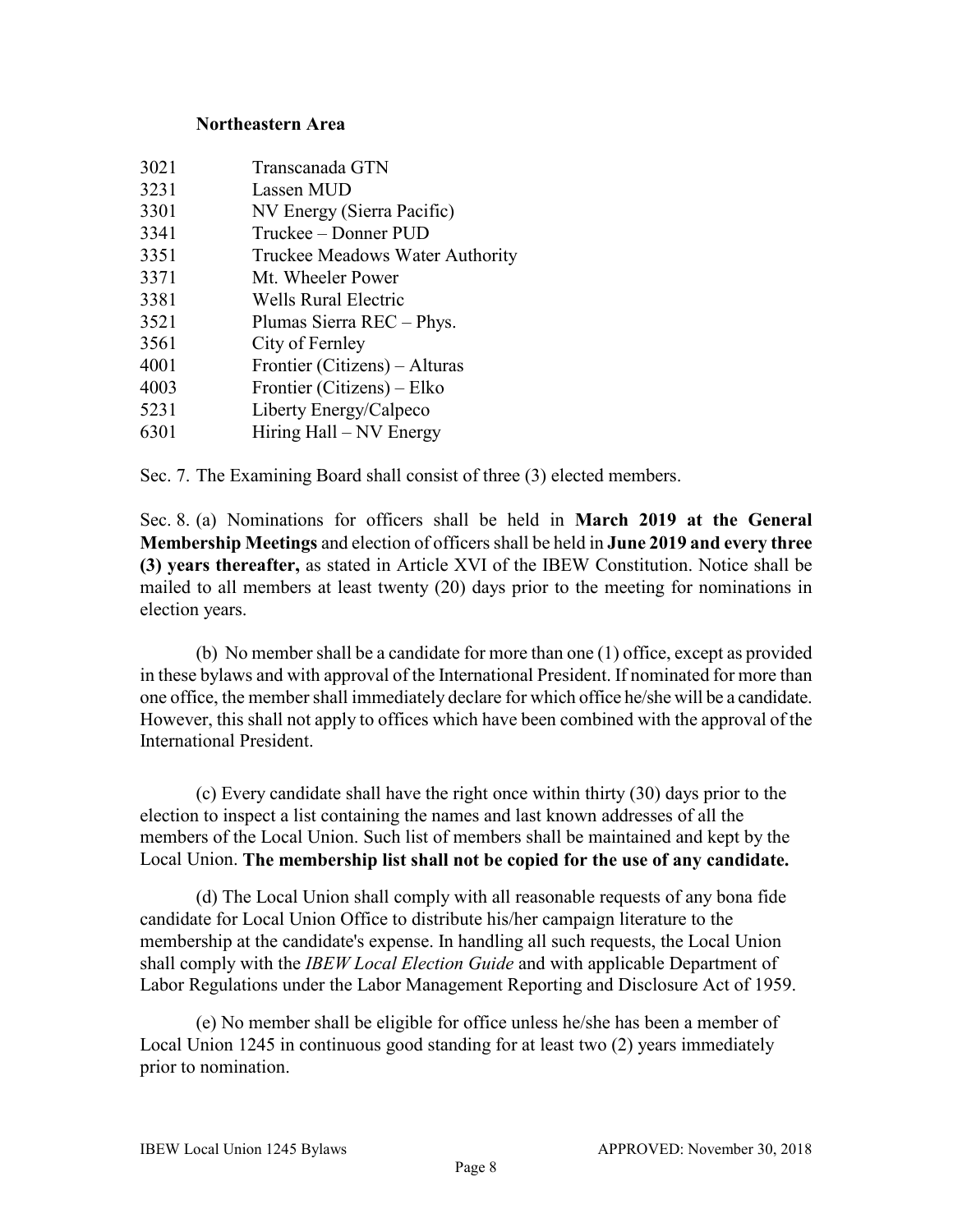(f) No Apprentice shall be eligible to hold office in the Local Union, except that a member who was previously eligible to hold office in the Local Union shall remain eligible if he/she entered an apprenticeship program for the purpose of upgrading his/her classification

(g) Members elected or appointed to office in the Local Union must be able and available to attend all regular and special meetings and to conduct the affairs of their office without compensation or expenses other than provided for in Article X herein. Assistant Business Manager(s) and/or Business Representatives shall not be eligible to hold any elective Unit or Local Union office. They shall, however, be eligible to run as delegates to the International Convention.

Sec. 9. (a) The election of officers shall be conducted by mail ballot. The Executive Board Shall decide the date for the mailing of the ballots, the last day on which ballots will be received, the date, time, and place when the ballots will be counted and similar information in the event a run-off election is necessary. This information shall be included in the notice of the nominations meeting and in the ballot package sent to the members.

(b**)** The Executive Board may appoint an individual to perform certain tasks, including but not limited to procuring restricted post office boxes, mail permits, or an outside impartial balloting company, prior to the nominations meeting. All disbursements related to these tasks shall be processed in accordance with the IBEW Constitution and these bylaws. Once the Election Judge is appointed, such individual shall inform the Election Judge of all advanced tasks performed and shall immediately turn over to the Election Judge all records, receipts, post office boxes, etc. for further processing.

(c) At the meeting of the Local Union, in the month preceding the month in which nominations are made, the President shall appoint an Election Judge and as many Tellers, as are required, who shall serve as an Election Board to conduct the election. No candidate for any office shall be eligible to serve on this Board.

(d) After nominations have been made and those nominated are found by the Election Judge to be qualified, the Election Judge shall have ballots prepared listing in alphabetical order the names of all candidates for each respective office, beginning with President and continuing in the order named in the IBEW Constitution. The ballots shall not contain any number or other marks identifying the voter. If the Local Union retains an impartial outside balloting company to assist and/or conduct the mail ballot election, the Election Judge may, with the approval of the Local Union, authorize the outside balloting company to perform the tasks of printing, mailing, receiving, tabulating and/or counting the ballots.

(e) Any candidate for office, or an IBEW member designated by the candidate as an observer, may be present at the preparation and mailing of ballot packages, the ballot pickup and the counting of the ballots.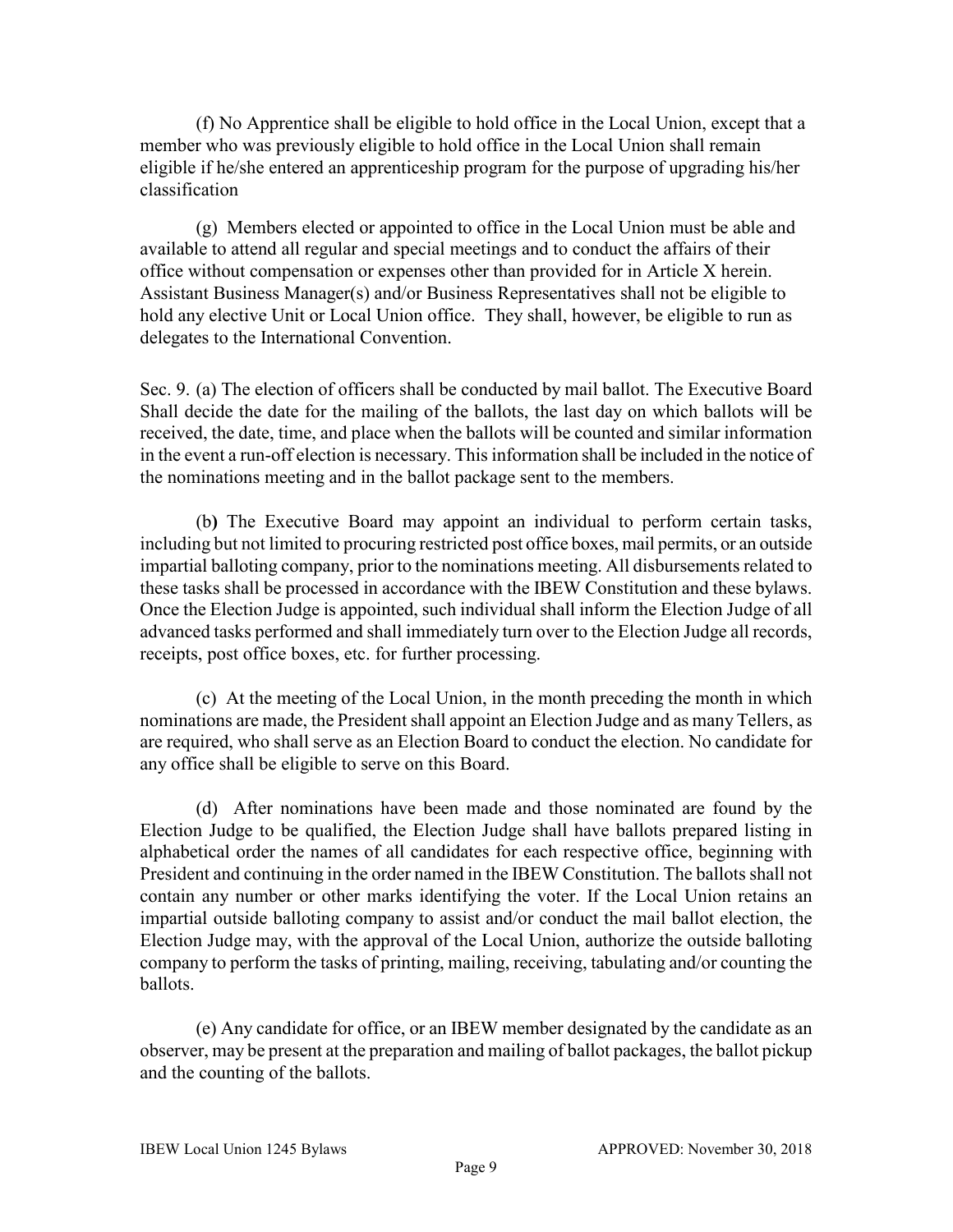(f) The Financial Secretary shall furnish to the Election Judge, not less than ten (10) days before the date for the mailing of the ballots, an alphabetical list of the names and addresses of all members eligible to vote. All members in good standing and qualified shall be entitled to vote.

(g) If not already arranged, the Election Judge shall select a depository to which the envelopes containing the ballots shall be mailed This shall not be the Local Union Post Office Box or the Local Union headquarters. (*Cost of such depository shall be paid by the Local Union*.) The Election Judge shall see that the address of such depository is placed on the preaddressed envelopes.

(h) The Election Judge shall mail or cause to be mailed to all eligible voters, an official ballot and two (2) envelopes. One (1) envelope shall be smaller than the other and shall have the words **OFFICIAL BALLOT** stamped or printed on it. The larger envelope shall be preaddressed to the Election Board and shall contain a space in the upper left hand corner where the member shall place his/her name and address.

(i) Upon receiving his/her ballot, the member shall mark same and enclose it in the smaller envelope marked **OFFICIAL BALLOT**. This envelope shall be placed in the larger preaddressed envelope and mailed to the Election Board.

(j) Write-in votes shall not be permitted.

(k) No envelope received later than the time and date set by the Executive Board in the notice of the election shall be opened or counted by the Election Board. The Election Judge may extend the time for the receipt of ballots in the event of an extraordinary event beyond the control of the Local Union.

(l) Prior to the counting of the ballots, the Election Board shall verify voter eligibility by comparing the return ballot envelopes to the voter eligibility list. A ballot challenged by either the Election Board, a candidate, or a candidate's observer shall be set aside. Before removing the official ballot envelopes from the return ballot envelopes, the Election Judge shall attempt to resolve the challenged ballots, recording all decisions in writing. Unresolved challenged ballots shall be set aside and not counted unless such ballots are deemed determinative of the outcome of the election.

(m) The Election Board shall count the ballots or have an outside impartial balloting company count the ballots in the presence of the Election Board. The Election Board shall remove or cause the removal of the smaller envelope marked **OFFICIAL BALLOT** from the larger envelope. The **OFFICIAL BALLOT** envelopes shall then be mixed together to preserve ballot secrecy. The ballots shall then be removed from the **OFFICAL BALLOT** envelopes and tabulated. If the challenged ballots are not determinative, the Election Judge shall certify the results in writing to the Executive Board immediately after the ballots have been counted. If the challenged ballots are determinative, the Election Judge shall, as soon as possible but no later than five (5) days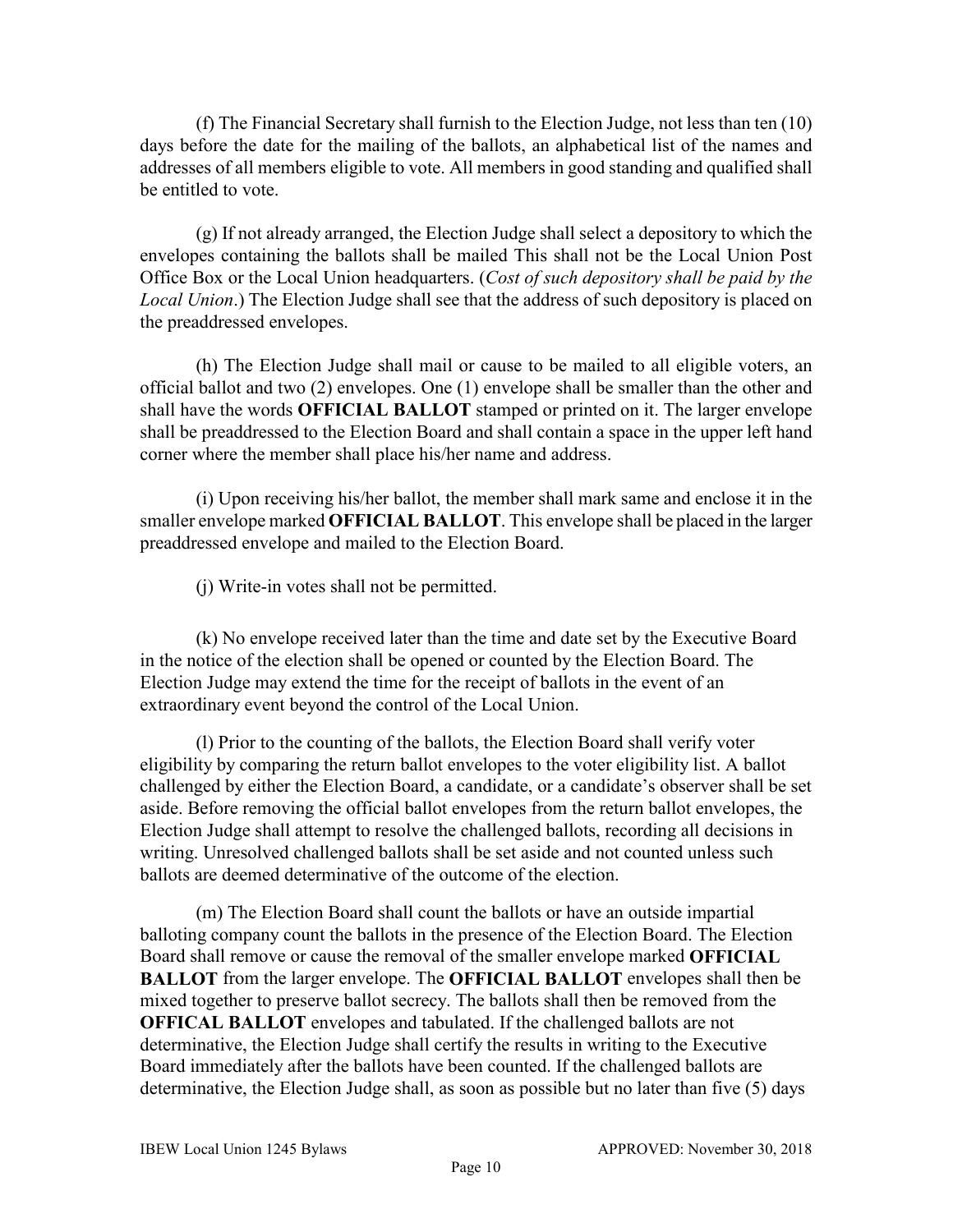from the counting of the ballots, investigate and rule upon the challenges. All challenged ballots determined to be eligible shall then be counted, and the Election Judge shall certify the results in writing to the Executive Board.

(n) All election records including envelopes and ballots shall be preserved for one (1) year from the date of the election, after which they shall be destroyed unless a question has arisen in connection with the election.

(o) The Election Judge shall have the authority to establish additional procedures and safeguards not inconsistent with the above rules and in conformance with the conduct of a fair election and applicable law. The Election Judge shall also have full authority to make rulings and decisions concerning disputes, controversies or unexpected occurrences that might arise in order to assure a fair and orderly election process. These rulings or decisions shall not conflict with any provisions in the IBEW Constitution or these bylaws.

Sec. 10. Only members of the Local Union whose dues are paid for the month of March on or before May 31, of any election year shall be eligible to vote for Local Union officers.

Sec. 11. In each Local Union election year there shall be published in the May issue of the *UTILITY REPORTER* and on the Local Union's website, a list of all candidates for Local Union office, together with a factual record of their activities within the Local Union, committee assignments performed, offices held, and experience gained for and in behalf of the Local Union. The Election Committee shall supervise the preparation of such publication, and may promulgate reasonable rules and regulations in connection therewith.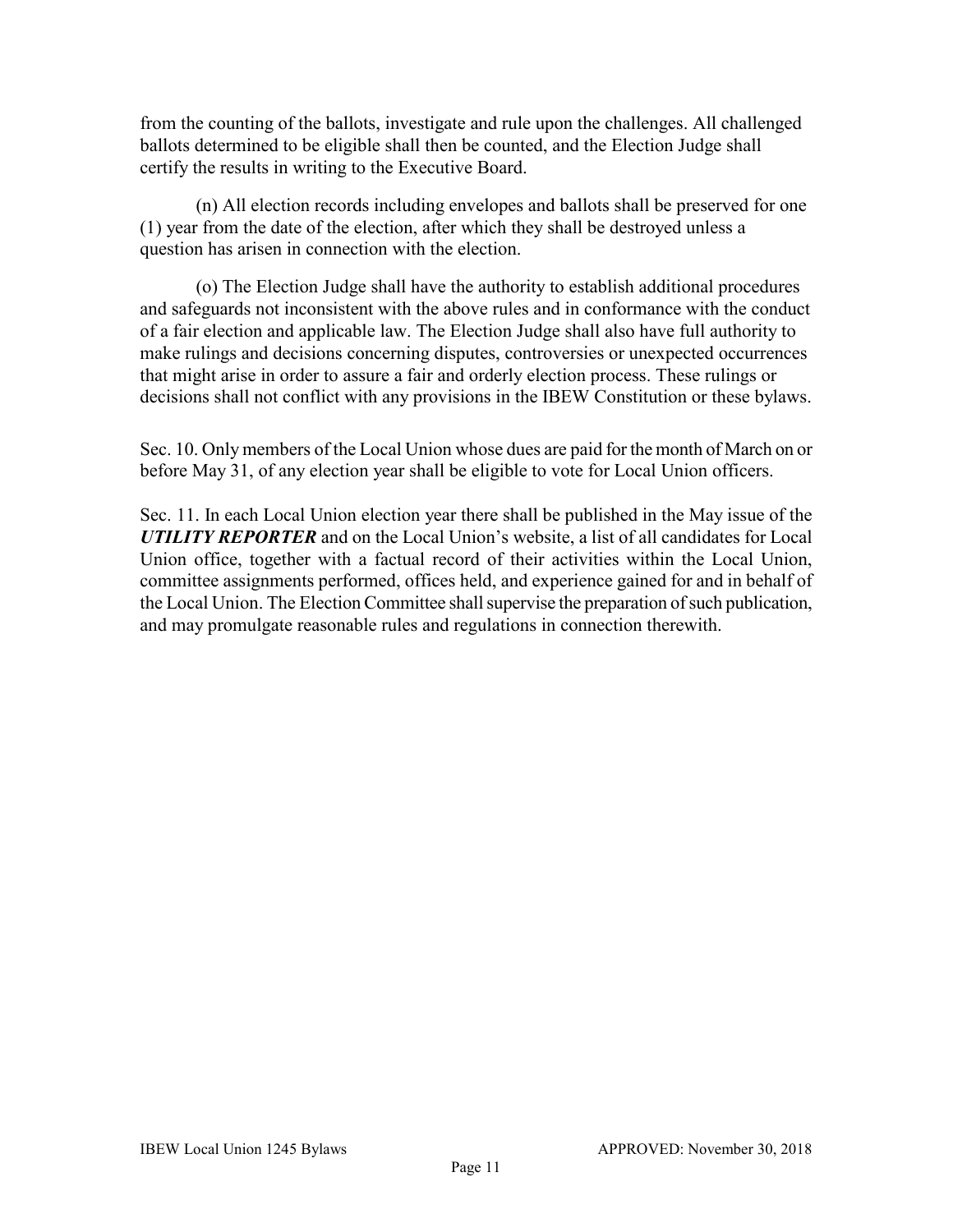### **ARTICLE IV Executive Board**

Sec. 1. The duties of this Board are outlined in Article XVII of the IBEW Constitution and these bylaws.

Sec. 2. It shall be the duty of the Executive Board to investigate all applications for membership and submit its report to the Local Union for action in accordance with Article XX of the IBEW Constitution. The preceding sentence shall not apply to apprentices as covered elsewhere in these bylaws. The Executive Board shall also investigate and pass upon all traveling cards in full accordance with Article XXIII of the IBEW Constitution. The Executive Board shall make its final report to the Local Union within sixty (60) days after the application or traveling card has been presented for Board consideration.

Sec. 3. Special meetings of the Board may be called by its Chairman or the Business Manager.

Sec. 4. The Local Union President shall be Chairman of the Local Union Executive Board and shall be responsible for the proper conduct of all Board meetings. The Local Union Recording Secretary shall be secretary of the Executive Board and shall keep accurate minutes of all Board meetings. A report of all actions taken at all Executive Board or Advisory Council meetings shall be furnished the units for their information or action thereon.

Sec. 5. The Executive Board shall meet regularly between regular meetings of the Local Union at such time as it decides. The Board shall meet regularly each month.

Sec. 6. The Executive Board shall be empowered to take any action the Local Union can take and which should be taken prior to the next regular meeting of the Local Union.

Sec. 7. The Executive Board shall have a special order of business at each regular meeting to act on any business submitted by the Units.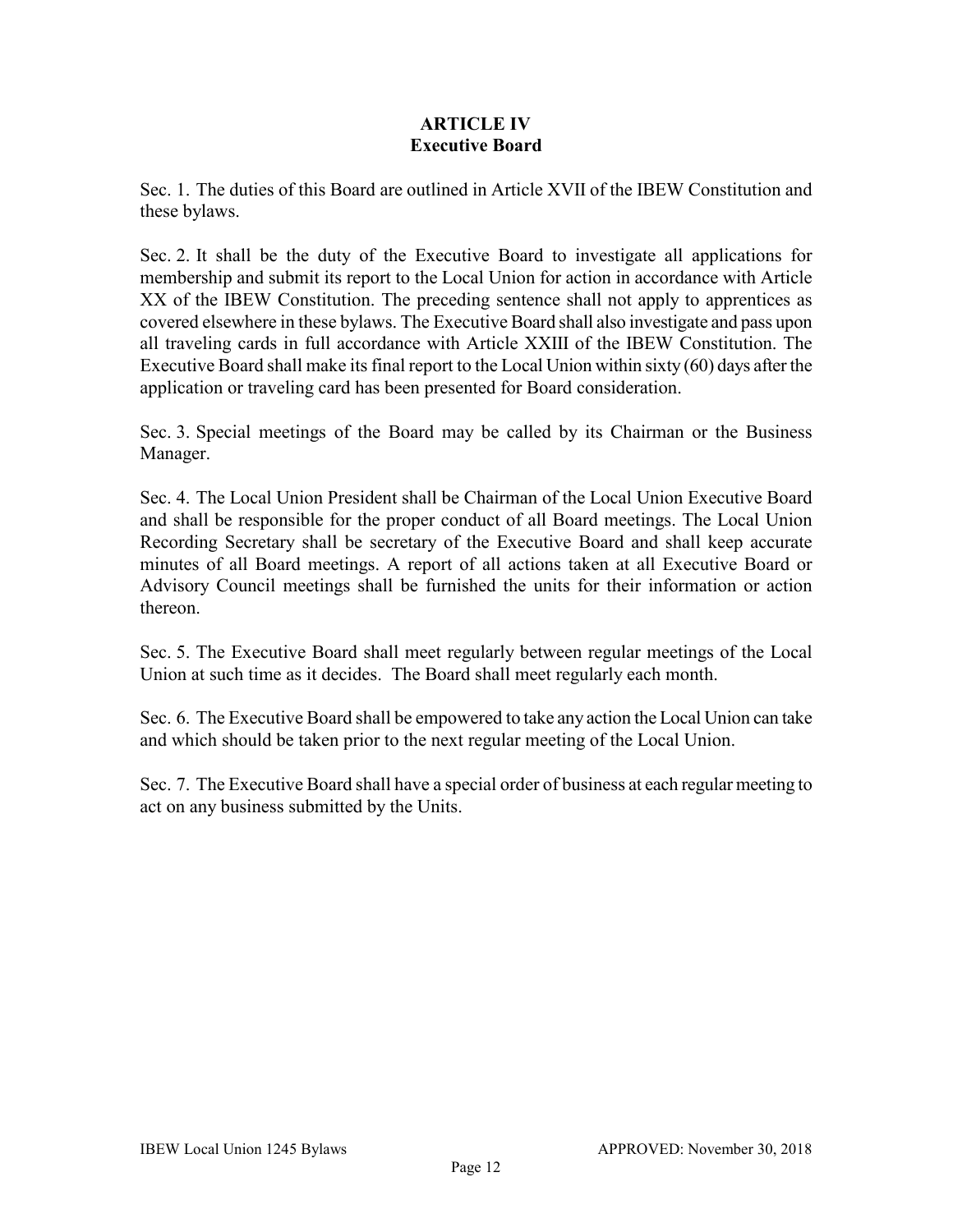### **ARTICLE V Examining Board**

Sec. 1. The duties of the Examining Board shall be to examine all applicants for membership to determine their qualifications for the trade. They shall examine such qualifications of members as provided in Article XIX of the IBEW Constitution. This section shall not apply to apprentices as covered elsewhere in these bylaws.

Sec. 2. The Board shall meet at least once quarterly for the examination of applicants when there are applicants to be examined. The Board shall retain all records of examinations given for at least two (2) years.

Sec. 3. A report on the results of all examinations shall be furnished to the Executive Board and the Local Union by the Examiners.

Sec. 4. The Examining Board shall consist of three journeyman members from the Construction Unit.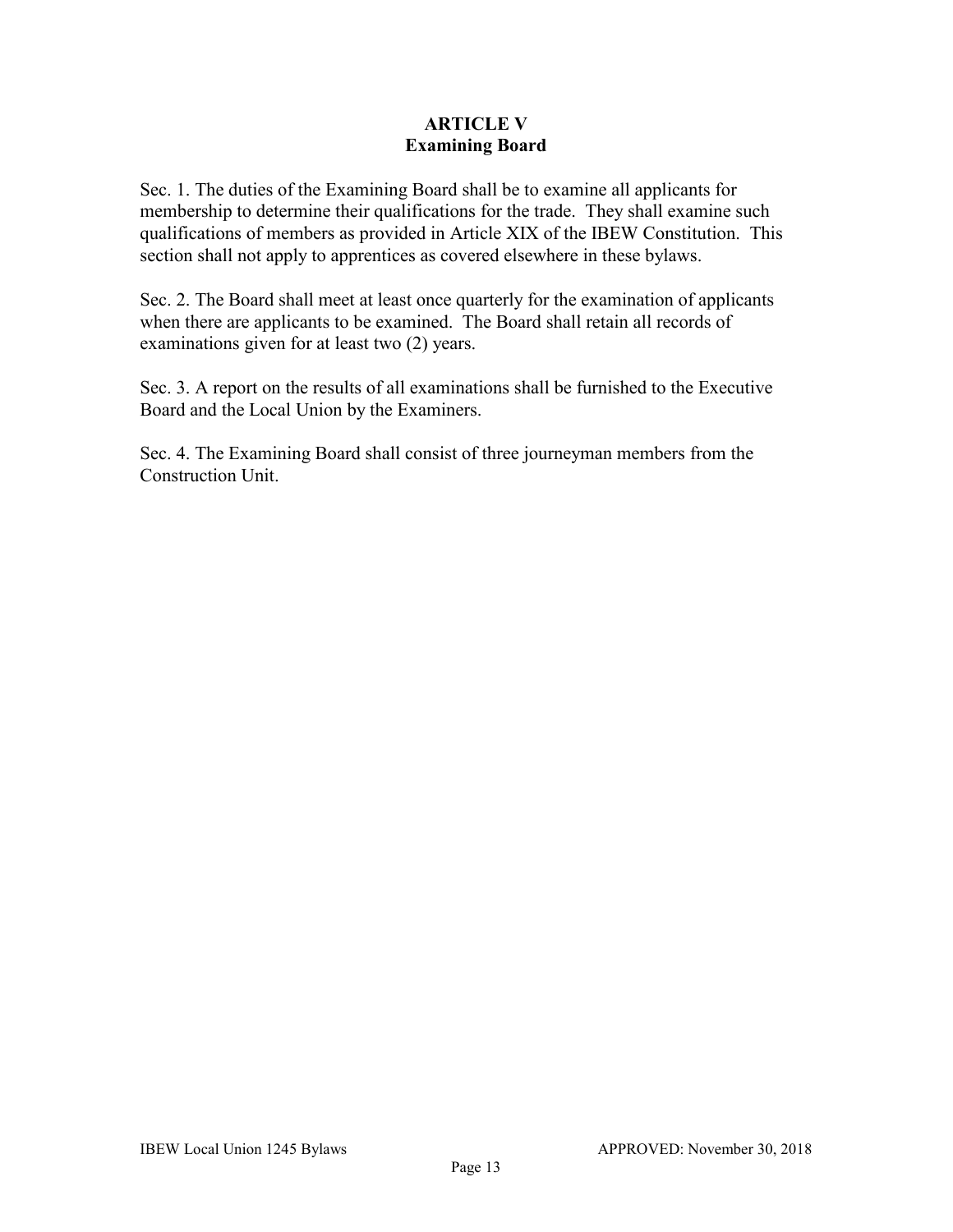### **ARTICLE VI Business Manager**

Sec. 1. The Business Manager shall perform such duties as are stated in Article XVII of the IBEW Constitution, and in these bylaws, also such other duties as may be assigned to him by the Local Union or the Executive Board, which are not in conflict with the IBEW Constitution and these bylaws.

Sec. 2. The Business Manager shall report to the Executive Board and the Local Union when called upon, or when he/she deems such necessary. The Executive Board and Local Union officers shall cooperate with the Business Manager in the performance of the duties of the office and shall not work in conflict with the Business Manager.

Sec. 3. Whenever any matter directly affects a particular Unit of the Local Union, the Business Manager or his assistants shall likewise report to such Units. No Local Union officer shall interfere with the Business Manager in the performance of his duties. The Business Manager and his assistants shall report to the Local Union Executive Board and the Local Union when called upon or when he deems such necessary.

Sec. 4. He shall appoint any and all representatives or assistants. They shall work directly under him and be subject to his authority in accordance with Article XVI of the IBEW Constitution and they must be members of the IBEW.

Sec. 5. He shall employ or discharge such clerical help as is necessary. Salaries paid such employees shall be subject to such rules that may be formulated or approved by the Executive Board. Such employees shall not be relatives of any Local Union officer and shall work directly under the supervision of and shall be subject to the authority of the Business Manager.

Sec. 6. He shall appoint and remove all Shop Stewards.

Sec. 7. He shall be held responsible to the Local Union and the International Office for results in organizing his territory, for establishing friendly relations with Employers, and for protecting the jurisdiction of the IBEW.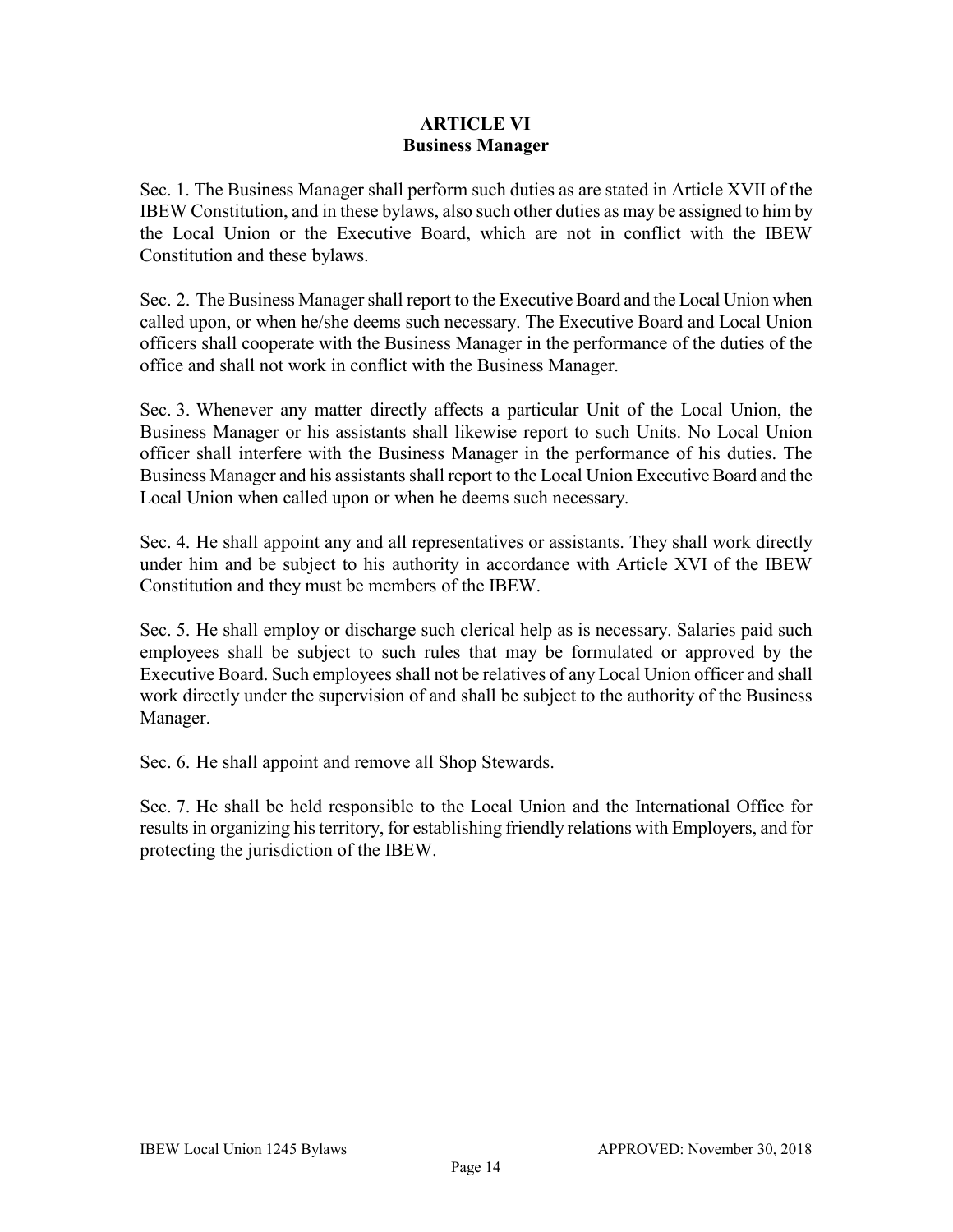### **ARTICLE VII Salaries**

Sec. 1. Salaries shall be:

| President                                                             | \$130.00 for each Executive Board meeting<br>attended.            |
|-----------------------------------------------------------------------|-------------------------------------------------------------------|
| Vice President                                                        | 130.00 for each Executive Board meeting<br>attended.              |
| Recording Secretary                                                   | 130.00 for each Executive Board meeting<br>attended.              |
| Treasurer                                                             | 130.00 per meeting                                                |
| Local Union Executive<br><b>Board Members</b><br>Local Union Advisory | 100.00 for each Local Union Executive Board<br>meeting attended.  |
| <b>Council Members</b>                                                | 100.00 for each Local Union Advisory Council<br>meeting attended. |
| Trustee                                                               | 50.00 for each Trustee Committee meeting<br>attended.             |

The Business Manager's and his Assistants' weekly salary shall be determined by taking the average Journeyman Lineman's rate(s) in the Utility Agreements with the Pacific Gas and Electric Company, Sacramento Municipal UtilityDistrict, and NV Energy, based on a straight-time 52-hour week as a base average.

(a) Business Manager's weekly salary - 145% of the base average.

(b) Senior Assistant Business Manager's weekly salary - 135% of the base average.

- (c) Assistant Business Manager's weekly salary 125% of the base average.
- (d) Senior Business Representative's weekly salary 120% of the base average.

(e) Business Representative's weekly salary:

Start - 100% of base average After six (6) months of employment - 105% of base average After one (1) year of employment - 115% of base average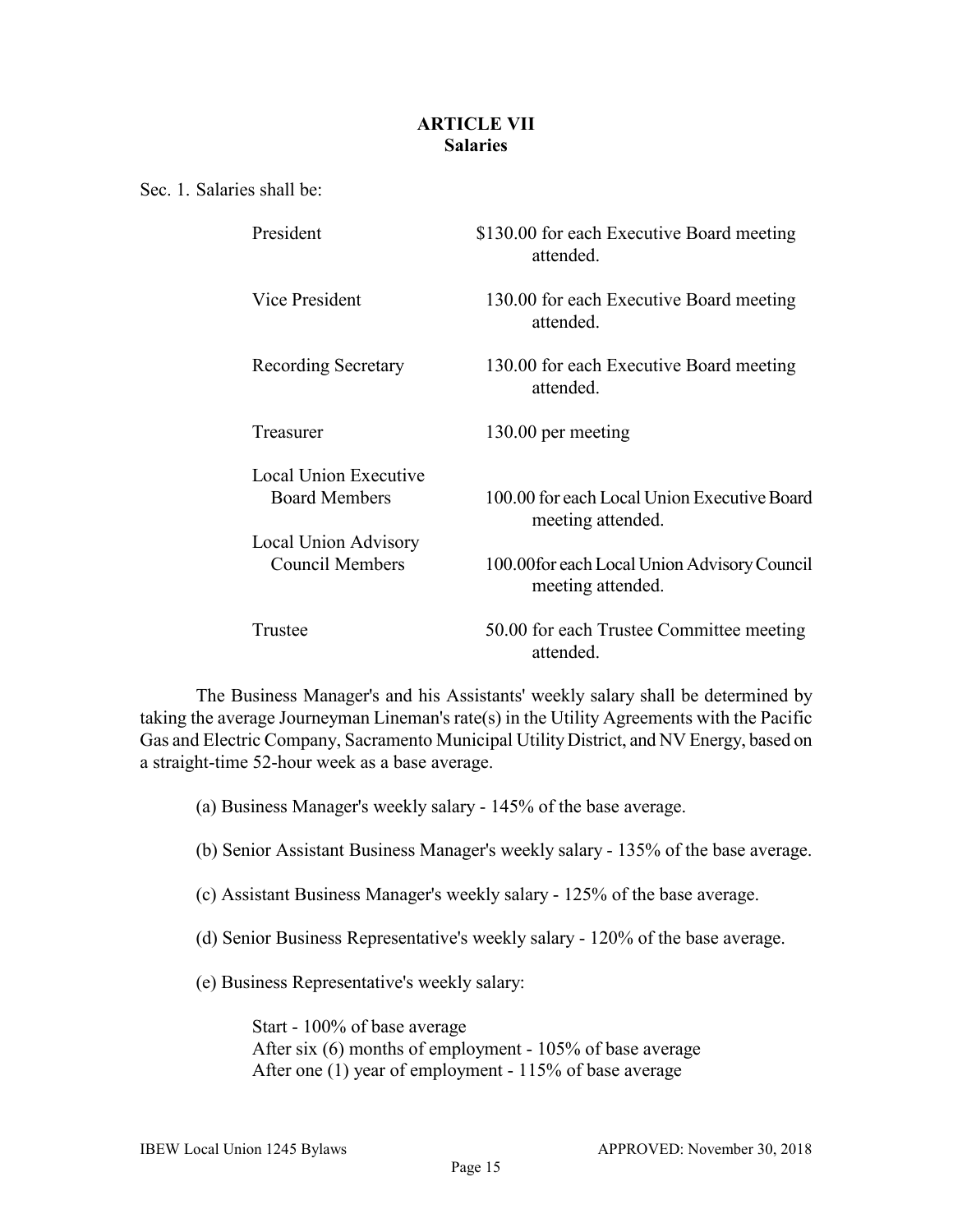In the event any of base Lineman's classification receive an increase in wage compensation other than a traditional hourly wage increase, such as a bonus, profit sharing or an incentive award, an appropriate equivalent application shall be applied to the Business Manager and the Staff covered under this section. (Effective January 1, 1990).

Sec. 2. Should any two (2) offices be combined, then the officer shall receive the salary of only one (1) office, whichever is the higher.

Sec. 3. All disbursements for authorized expenditures made on behalf of the Local Union shall be supported by receipts, vouchers, or other reasonable proof of claim.

Sec. 4. The Business Manager and his assistants shall be reimbursed for expenses incurred in the performance of their duties, subject to review of the Trustee Committee and approval of the Executive Board.

Sec. 5. (a) The Business Manager, Assistant Business Managers, or any other employee of this Local Union not covered by a separate bargaining agreement shall be granted the same coverage in regard to vacation, sick leave, and paid holidays, based on their continued membership in Local Union 1245, IBEW, which was amalgamated, as may be given to the membership of this Local Union under the Working Agreement that covers the greatest number of members of this Local Union.

(b) Such employees shall also receive such medical and hospital protection, life insurance coverage, supplemental industrial disability benefits, severance pay, and other fringe benefits as may be from time to time determined by the Executive Board.

(c) The foregoing benefits shall be subject to administrative policies as directed by the Executive Board.

Sec. 6. The Business Manager and his assistants shall receive mileage when using their own cars for Local Union business at a rate per mile as determined by the Executive Board or they shall have a car furnished them by the Local Union. If a car is furnished them by the Local Union they shall keep the car at their place of residence overnight and on weekends, so as to have it available for Union business when necessary. The Local Union shall carry automobile insurance in the name of the Local Union on all automobiles used by the Business Manager and his assistants and all other members of the Local Union engaged in authorized Union business to cover public liability and property damage.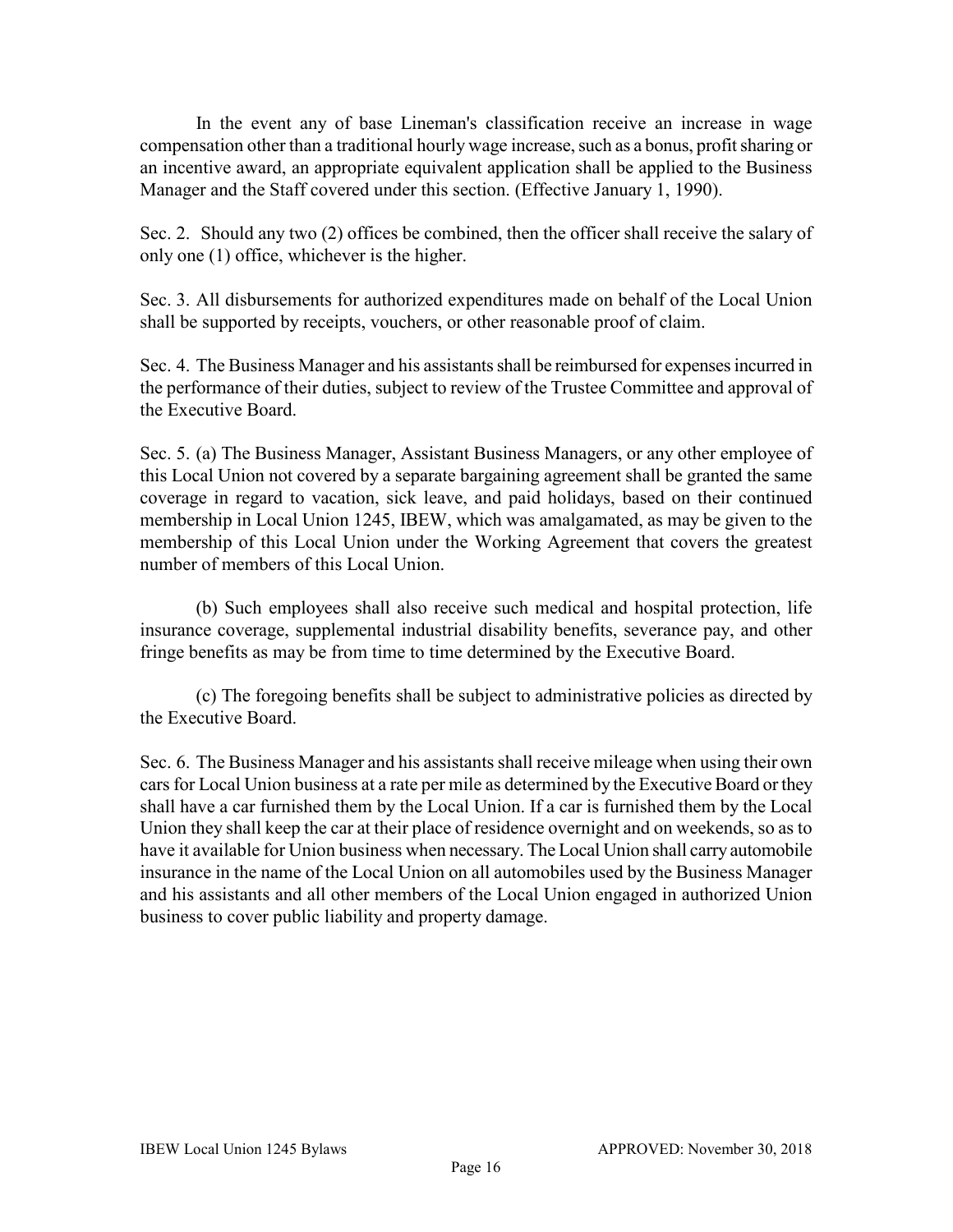Sec. 7. All members elected or appointed as Officers, delegates or committee members shall be reimbursed for meals and lodging when away from home, actual straight time wages for scheduled work days lost on Union business, actual cost of transportation and other expenses, necessary to their proper representation of the Union. When a member drives his own car he/she shall be reimbursed at a rate per mile as determined by the Executive Board. Reimbursement of expenses under this Section shall be contingent upon the member's attendance at all sessions of the meeting or convention to which he is a delegate, and upon proper accounting to the Executive Board and Trustee Committee as provided herein. Members may obtain advances on expenditures by action of the Executive Board or where the Board has not had time to act, from the Contingency Fund in accordance with the provisions of Article X; provided, however, that such advances from the Contingency Fund shall not exceed the cost of reimbursable wages, transportation, lodging and a reasonable amount for meals per day.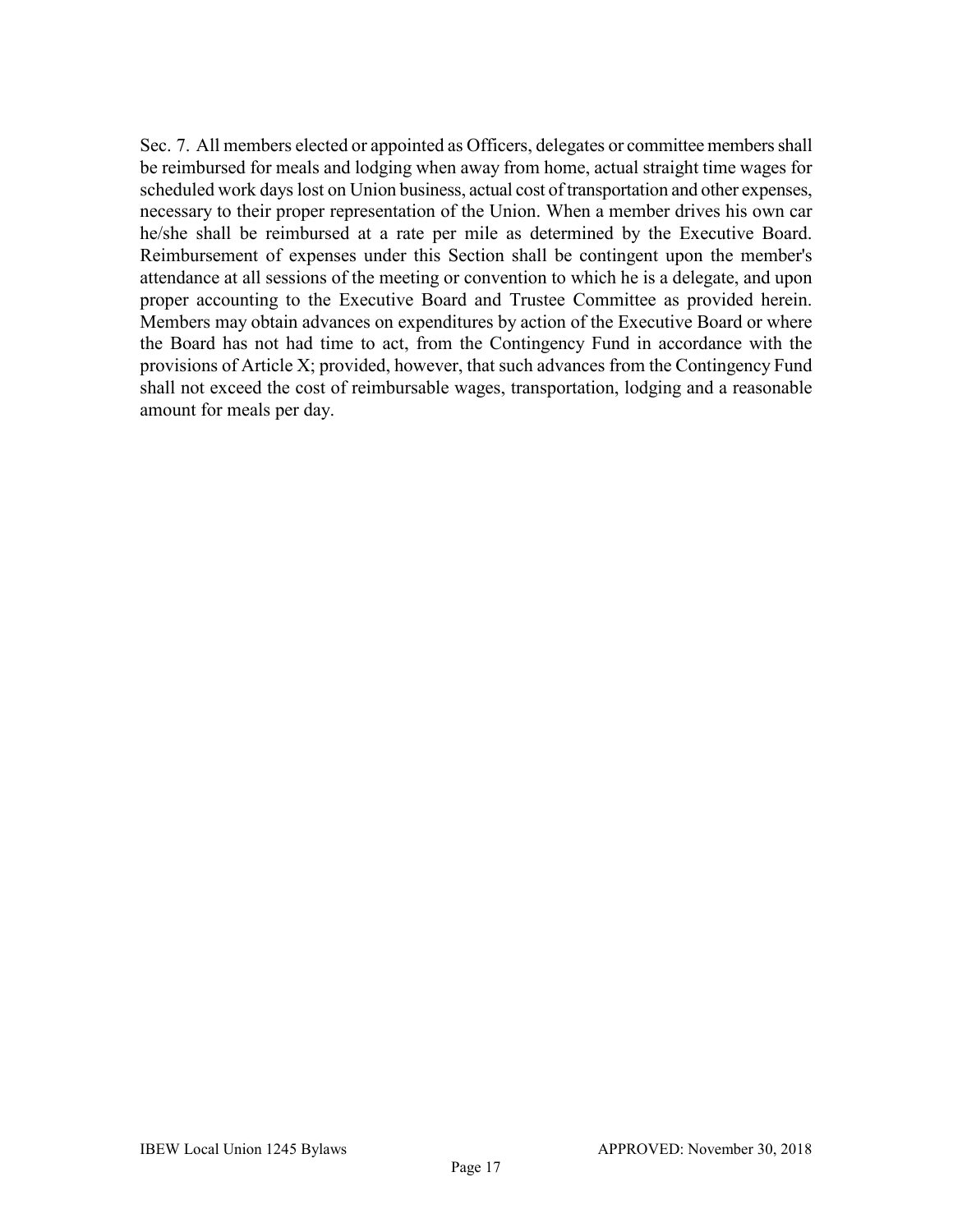### **ARTICLE VIII Committees and Delegates**

Sec. 1. Committees and delegates shall be appointed in accordance with Article XVII of the IBEW Constitution.

Sec. 2. The Delegates and Alternates to the International Convention shall be nominated and elected in accordance with the nomination and secret ballot election procedure as set forth in these bylaws and Article II, Section 10 of the IBEW Constitution.

Sec. 3. The Business Manager-Financial Secretary and the President, by virtue of their offices, shall serve as delegates to the International Convention of the I.B.E.W.

Sec. 4. The Local Union Executive Board shall recommend to the Local Union the number of delegates from Local Union 1245 to all State and International Conventions, subject to an in keeping with Article II of the International Constitutional.

Sec. 5. It shall be the duty of all committees to make a report at the regular meetings of their Unit following their assignment on any matter.

Sec. 6. Any committeeman or delegate failing to attend two (2) consecutive meetings of his committee or group without a satisfactory excuse may have his position declared vacant.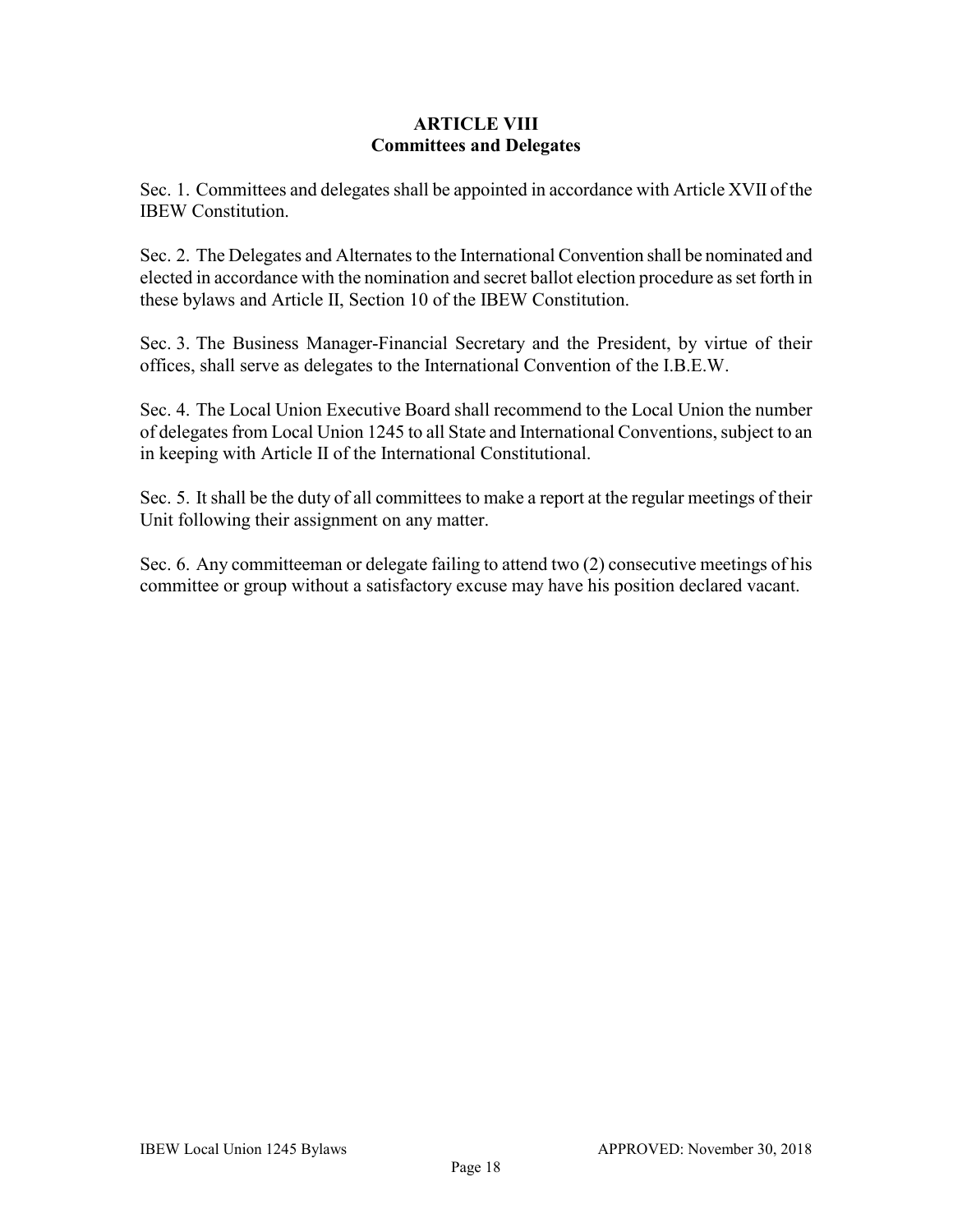### **ARTICLE IX Stewards**

Sec. 1. Stewards shall be appointed where needed by the Business Manager. They shall work under the direction of the Business Manager and be subject to his/her authority. The Business Manager may remove any Steward, as such, at any time.

Sec. 2. Duties of Stewards shall be:

(a)To have a copy of the IBEW Constitution, these bylaws and the working agreement with them at all times.

(b) To see that Union membership is encouraged and all workers at their respective shop or jobs have paid-up dues receipts or valid working cards of the Local Union.

(c) To report any encroachment upon the jurisdiction of the Local Union.

(d) To report to the Business Manager any violation of the bylaws or agreements.

(e) To perform such other duties as may be assigned to them by the Business Manager.

Sec. 3. Stewards shall in no case cause a stoppage of work. In case of any trouble on a job or at a shop, Stewards shall immediately notify the Business Manager.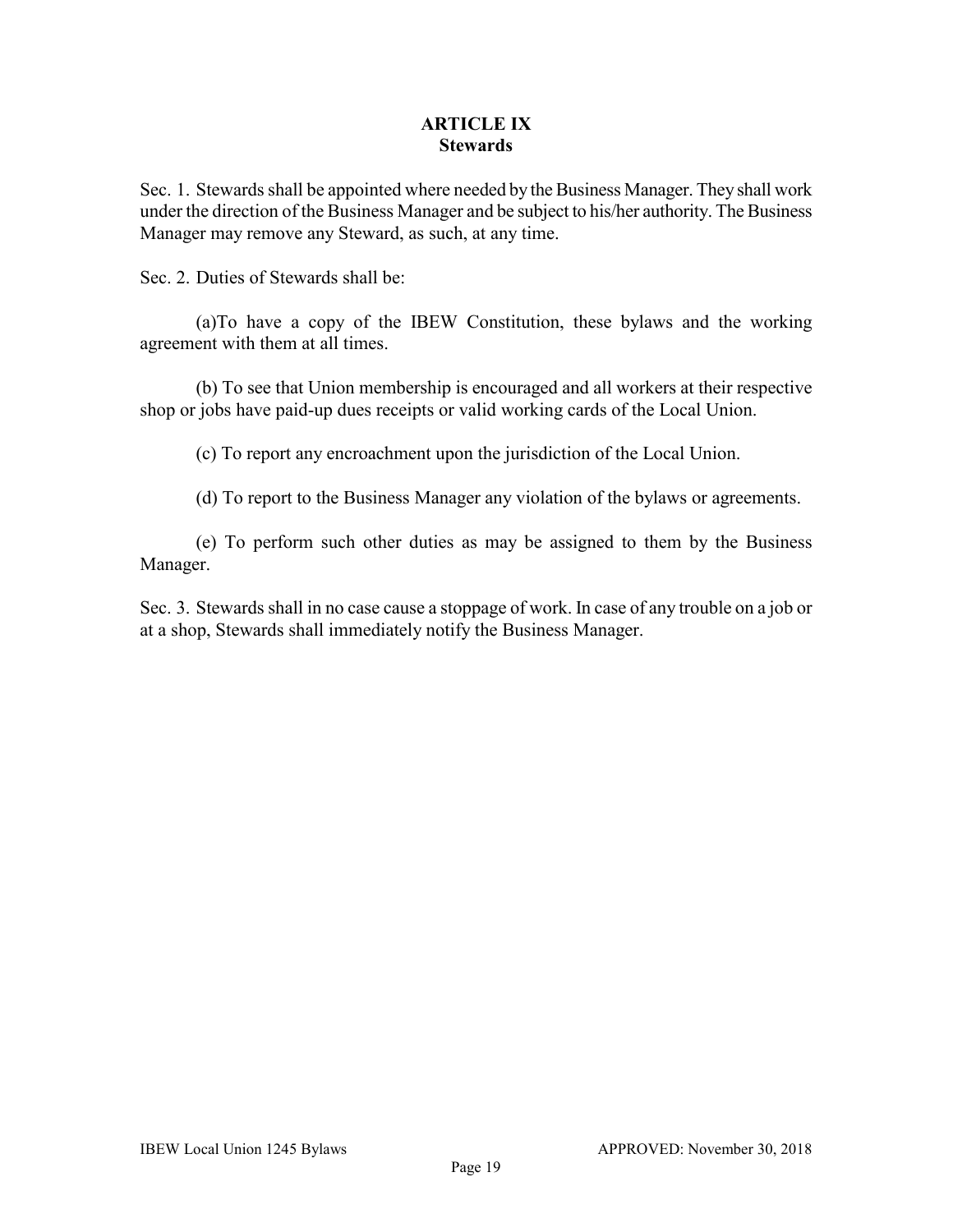### **ARTICLE X Assessments - Admission Fees - Dues**

Sec. 1. All assessments imposed in accordance with the IBEW Constitution and these bylaws must be paid within the time required to protect the member's continuous good standing and benefits.

Members of other IBEW Local Unions employed in the jurisdiction of this Local Union shall pay applicable working dues as provided in these bylaws.

Members shall not be required to pay assessments for welfare benefits in which they cannot participate.

Sec. 2. No money shall be collected from anyone working within the jurisdiction of this Local Union other than to apply on admission fees, dues and assessments established in accordance with the IBEW Constitution and these bylaws.

Sec. 3. The **admission fees** shall be:

| $(a)$ "A" Membership          |                                                                                                                                                                                                             |
|-------------------------------|-------------------------------------------------------------------------------------------------------------------------------------------------------------------------------------------------------------|
| <b>Outside Construction -</b> |                                                                                                                                                                                                             |
| (Utility)                     |                                                                                                                                                                                                             |
| Journeymen                    | \$50.00                                                                                                                                                                                                     |
| All other classifications     | 25.00                                                                                                                                                                                                       |
| Outside Construction -        |                                                                                                                                                                                                             |
| (Telephone and CATV)          |                                                                                                                                                                                                             |
| All Classifications           | 10.00                                                                                                                                                                                                       |
| "A" or "BA" Membership        |                                                                                                                                                                                                             |
| Utility -                     |                                                                                                                                                                                                             |
| All Classifications           | The admission shall be in the same<br>amount as the monthly dues for the type<br>of membership for which application is<br>made. One half of this amount shall be<br>forwarded to the International Office. |

(b) Each applicant for "A" membership shall pay an additional \$2.00.

(c) Approval of these admission fees is given by the international Office with the understanding that should it later be found conditions in the jurisdiction of this Local Union do not justify such fees, then the International will be free to change the amounts.

Sec. 4. All applications shall be accompanied by the full admission, and admission must be completed within ninety (90) days of making application, in accordance with Article XX of the IBEW Constitution.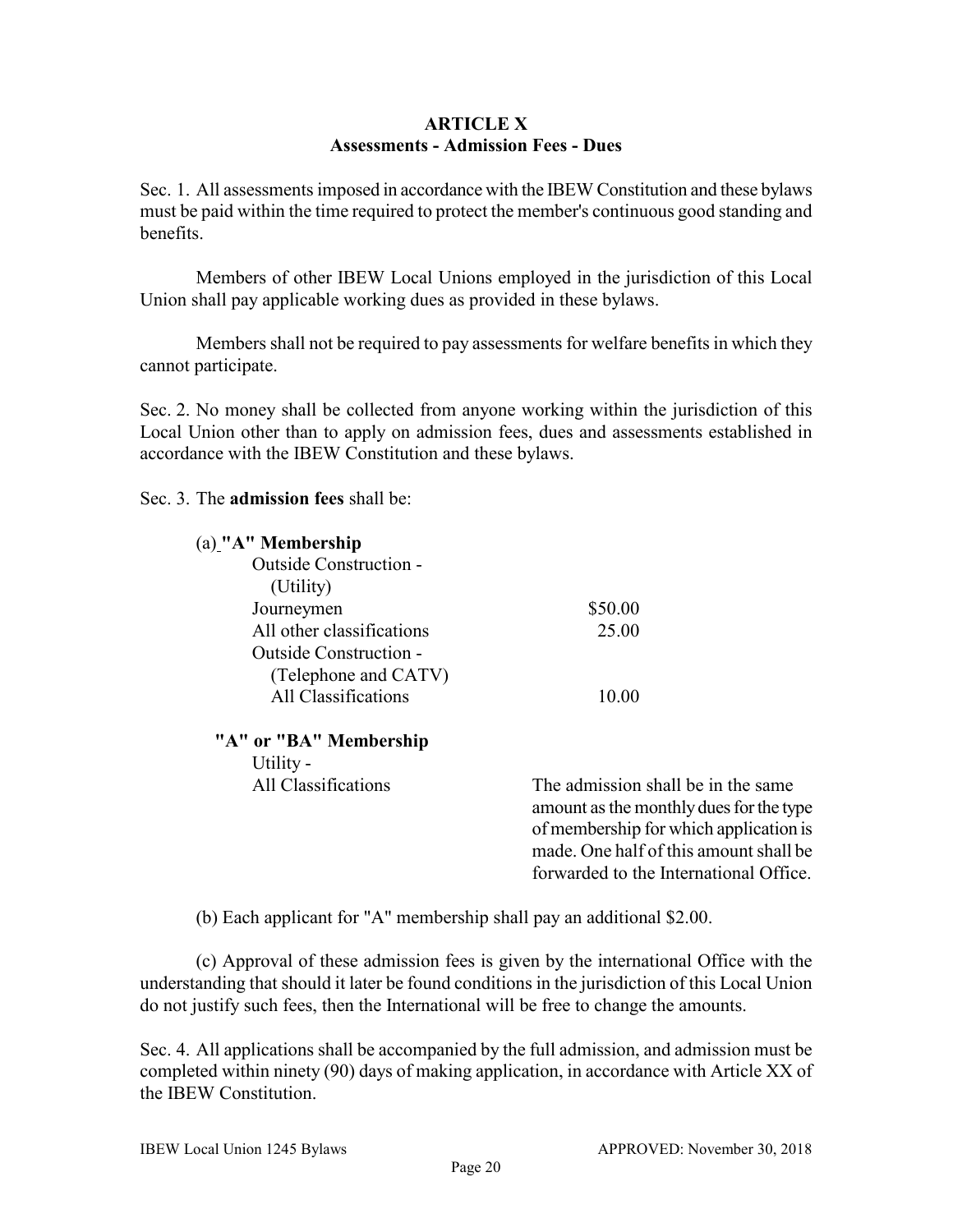Sec. 5. Upon becoming a journeyman, a Construction Apprentice shall pay any difference in admission fees between journeyman and apprentice prevailing at the time he became an apprentice.

Sec. 6. (a) Members who are unemployed due to illness or lack of work may make written request to the Local to have their dues advanced for a period of not to exceed ninety (90) days.

(b) Such request shall be subject to approval by the Executive Board and may be renewed if found justified.

(c) When such request are granted, they are considered as a loan and must be repaid by the member when he returns to employment.

Sec. 7. The **monthly dues** shall be:

| (a) "A" Members                                     | <b>Basic Dues</b>                                                                                 | <b>Working Dues</b>          |
|-----------------------------------------------------|---------------------------------------------------------------------------------------------------|------------------------------|
| <b>Outside Construction</b>                         |                                                                                                   |                              |
| All classifications                                 | \$1.00                                                                                            | plus $2\%$ of gross<br>wages |
| (b) "A" and "BA" Members                            |                                                                                                   |                              |
| All full-time Classifications<br>Other than Outside |                                                                                                   |                              |
| Construction                                        | 1.5% of straight<br>time rate                                                                     | None                         |
| All temporary Employees                             |                                                                                                   |                              |
| Other than Outside                                  |                                                                                                   |                              |
| Construction                                        | 2% of gross wages<br>$Wages - includes$<br>International<br>payments and<br>assessments in $7(c)$ | None                         |
|                                                     |                                                                                                   |                              |

(c) Applicable International per capita and all assessments to be paid in addition to the above dues.

(d) Unemployed members and members working outside the jurisdiction of Local 1245 shall pay Basic Dues of \$1.00 only plus the International payments provided for in (c) above. Employed members who are eligible for withdrawal, as provided for in Article XXIV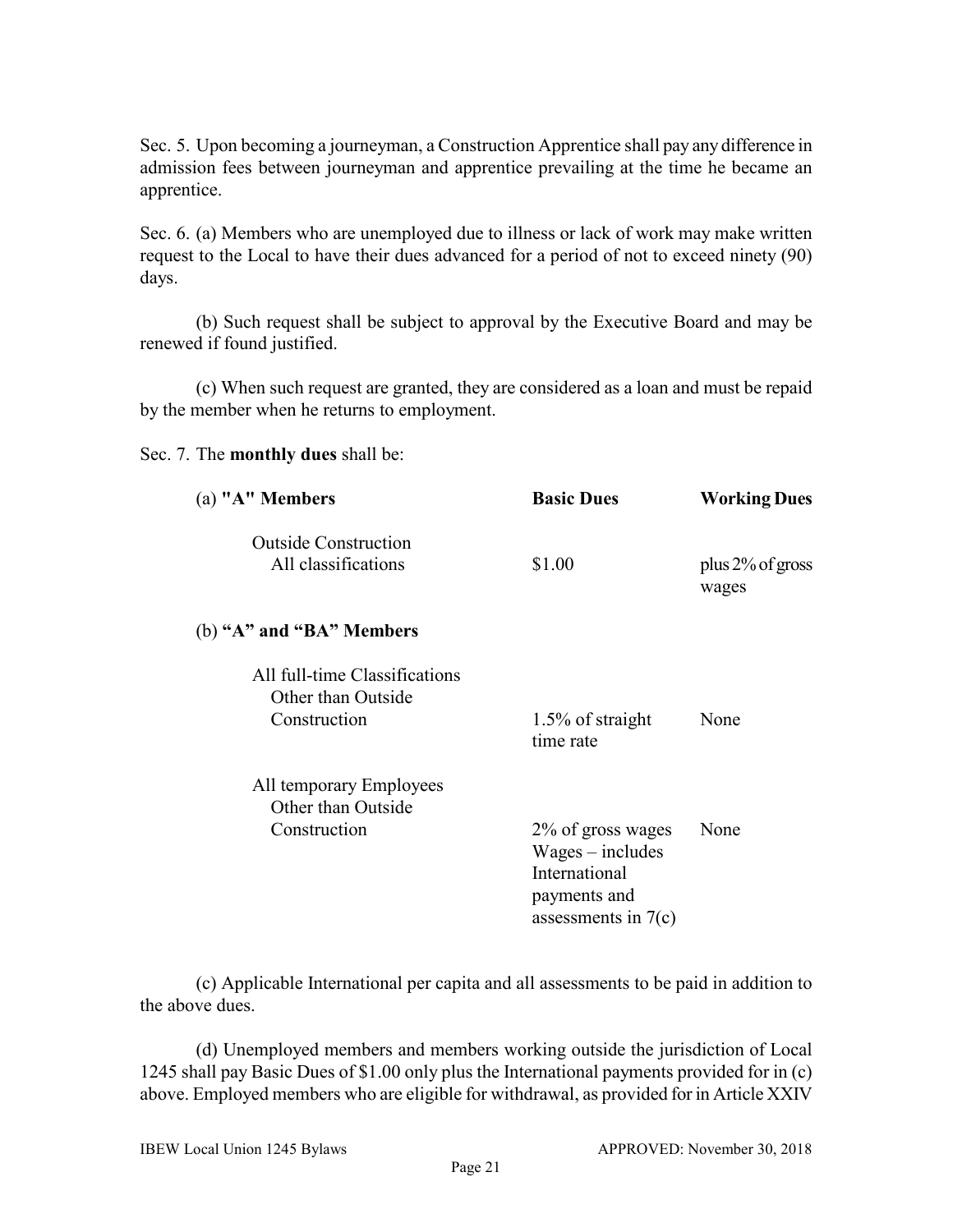of the Constitution of the IBEW, who prefer to keep their membership in the Local Union, shall pay \$2.00 per month in addition to the Basic Dues of \$1.00 and the applicable International per capita as provided for above.

(e) All members of the IBEW shall pay Working Dues as provided for above when working in the jurisdiction of Local 1245.

(f) Basic Dues and per capita are payable monthly in advance.

(g) Working Dues for the preceding month are due and payable not later than the regular meeting night of the month following the period worked.

(h) All members working on Outside Construction jobs shall maintain type "**A**" memberships.

(i) In the event the Local Union collects any agency fee money in accordance with the terms of a collective bargaining agreement the Local Union shall in each case remit to the International Office each month an amount equal to the regular per capita applicable to the "**BA**" type of membership.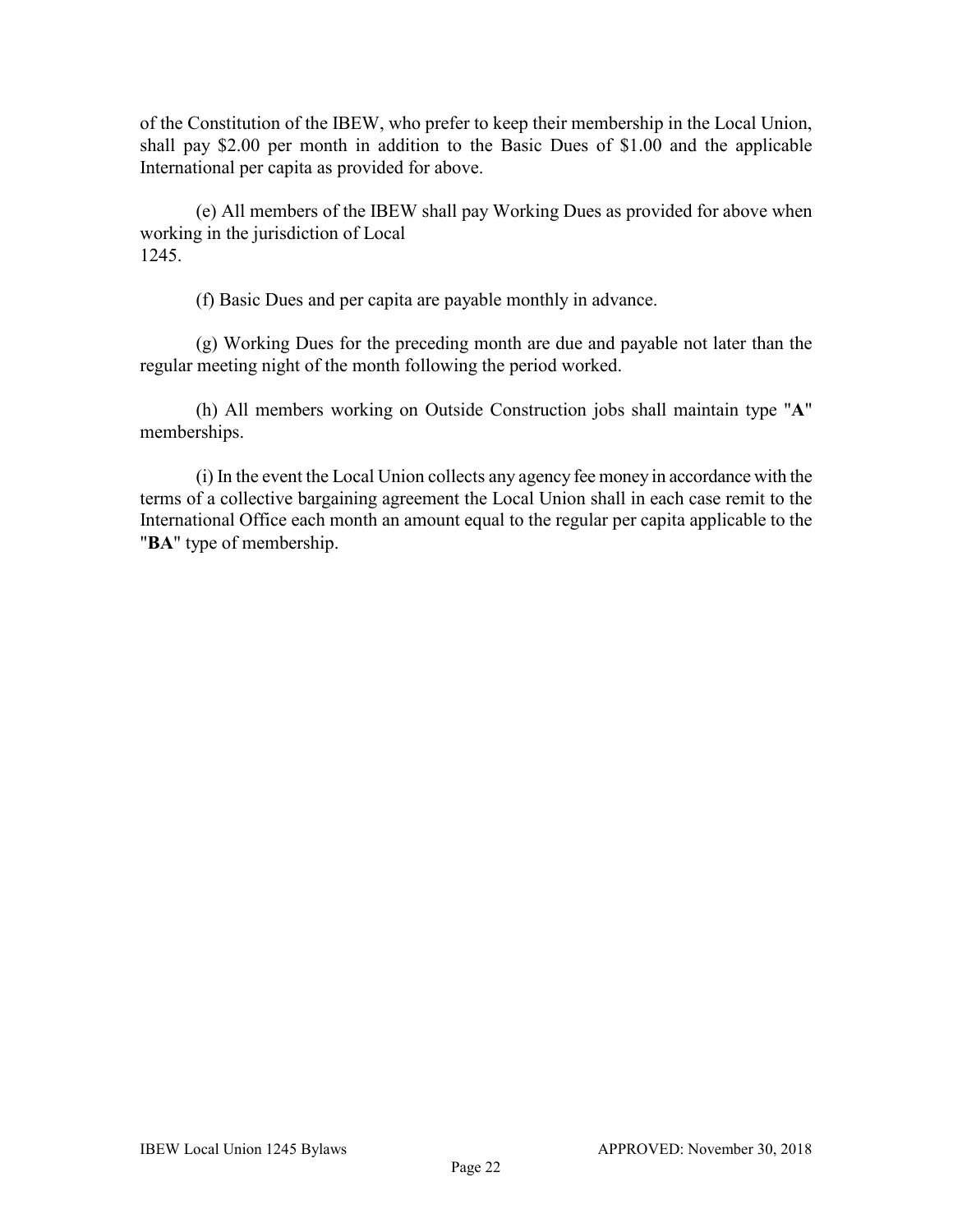### **ARTICLE XI Funds**

Sec. 1. The funds of this Local Union are for the legitimate expenses required in its conduct and maintenance and shall not be diverted therefrom. Disbursements shall be made in accordance with Article XVIII of the IBEW Constitution and these bylaws.

Sec. 2. No money shall be loaned from the funds of this Local Union for any purpose, unless approved by the international President of the IBEW.

Sec. 3. The President shall appoint an auditing committee of three (3) members (*or the President or the Executive Board, as the Local Union decides, shall employ a public accountant or a combination of quarterly audits by the Auditing Committee and a yearly audit by a public accountant*) to audit the books and accounts of the Local Union every three (3) months. A report of the audit must be made to the membership. The President shall inspect the bank books of the Treasurer to insure Local Union moneys received by the Treasurer have been properly and promptly deposited in the Local Union's name. The fiscal year shall be the twelve-month period ending December 31.

Sec. 4. The funds of this Local Union shall be deposited as received in such bank or banks as the Executive Board may determine. From time to time the Board shall transfer such amounts as it deems not necessary to meet current expenditures into savings accountsin such savings institutions as it may designate. Subject to approval of the international President, the Executive Board may invest, or direct the Business Manager to invest, the savings account funds in such real estate, securities, or other investments as it deems secure and appropriate; provided, however, that no investment shall be made which will result in depleting the total cash balance in all accounts below \$40,000.00.

Sec. 5. Except as provided in this Article, no disbursement from any fund shall be made without prior authorization of the Executive Board.

(a) There shall be established and maintained a petty cash fund in the amount of five hundred (\$500.00) dollars to be used by or upon the direction of the Business Manager and his staff for incidental office expenses, subject to proper accounting and approval by the Executive Board at its next regular meeting.

(b) There shall be established a change fund in the amount up to five hundred (\$500.00) dollars to be used by the office staff for the purpose of making change.

(c) There shall be established a cash Contingency Fund, to be maintained at Union headquarters in such amount as may be fixed from time to time by the Executive Board, but not to exceed \$20,000.00 to be used by or with the approval of the Business Manager or Assistant Business Manager for necessary expenses, such as advances on reimbursable expenses, which have either been previously authorized by the Executive Board or which are of such an emergency nature that they should be paid prior to such authorization. Any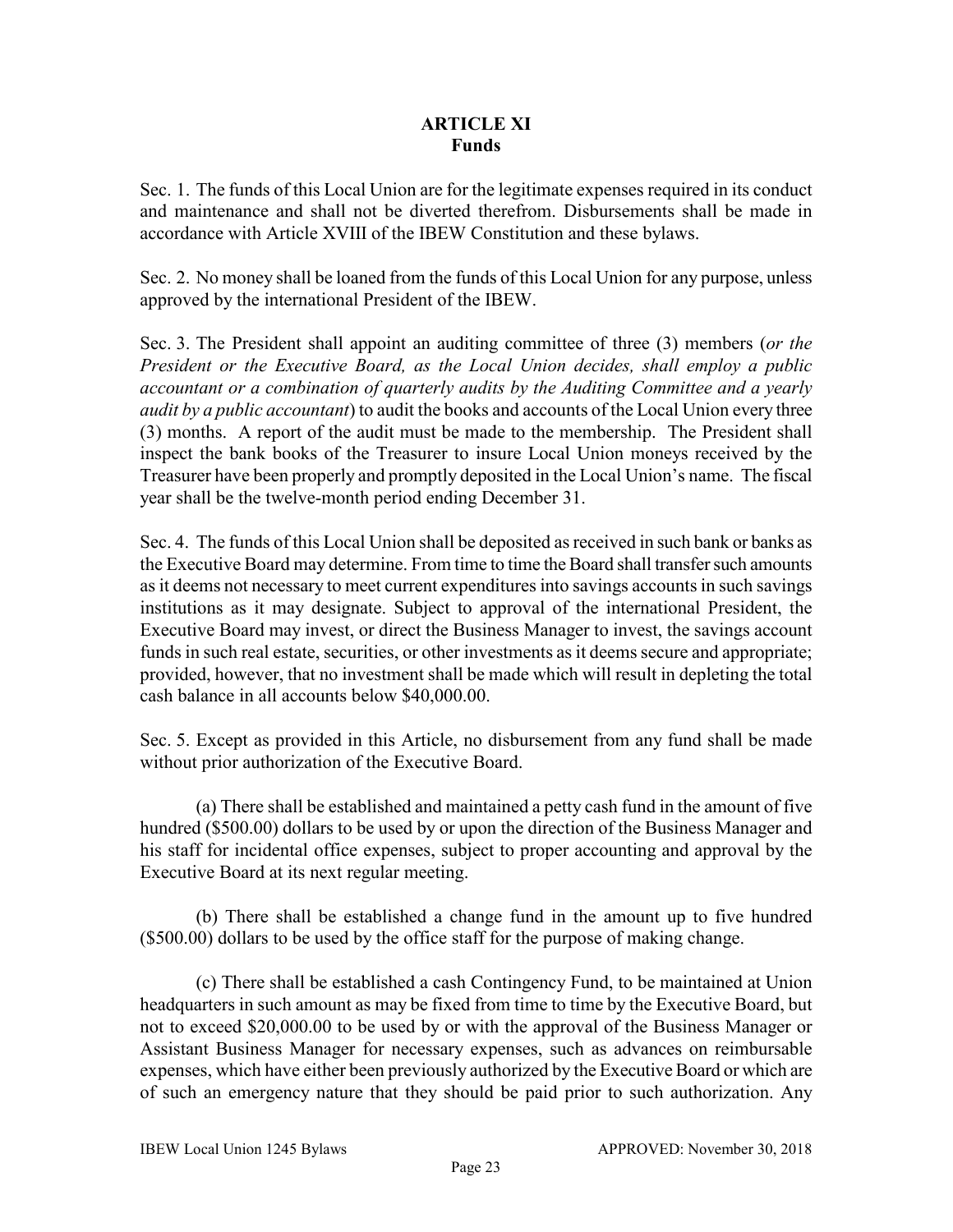payments from the Contingency Fund shall, however, be subject to proper accounting to and approval by the Executive Board; and if the Executive Board fails to approve of any such payment, the person obtaining the payment shall be personally responsible for reimbursement of the Contingency Fund.

(d) Regular or standing bills such as rent, salaries, and payments to the International office may be made without special Executive Board authorization.

Sec. 6. The Chairman of the Executive Board shall appoint a three (3) man committee which shall be known as the Trustee Committee. This committee shall meet every two (2) weeks for the purpose of reviewing and passing upon bills for reimbursement of expenses incurred under Sections 4 and 7 of Article X and for payments previously authorized by the Executive Board. The Trustees shall keep a record of all bills reviewed until final approval is given by the Executive Board. The Trustees may recommend to the Local Union President and the Treasurer payment on any Local Union bill presented under this Section, or it may order a bill withheld in whole or in part until the next Executive Board meeting, when they shall give their reasons to the Executive Board for such action, The Trustee Committee may be called for special meetings by the President of the Local Union or the Business Manager and shall be available for attendance at Executive Board meetings when required.

Sec. 7. All financial appeals shall be investigated and resolved by the Executive Board of the Local Union.

Sec. 8. When the amount of cash in the General Fund falls below 3 months operating expenses, it shall be the duty of the President and the Treasurer to recommend to the Executive Board, ways and means for bringing the cash in the General Fund up to 3 months operating expenses. The Executive Board shall take such action as it deems necessary.

Sec. 9. The Local Union shall provide group life insurance with a death benefit for its members in the amount of \$1,000.00 and for his or her spouse in the amount of \$500.00 through an insurance company.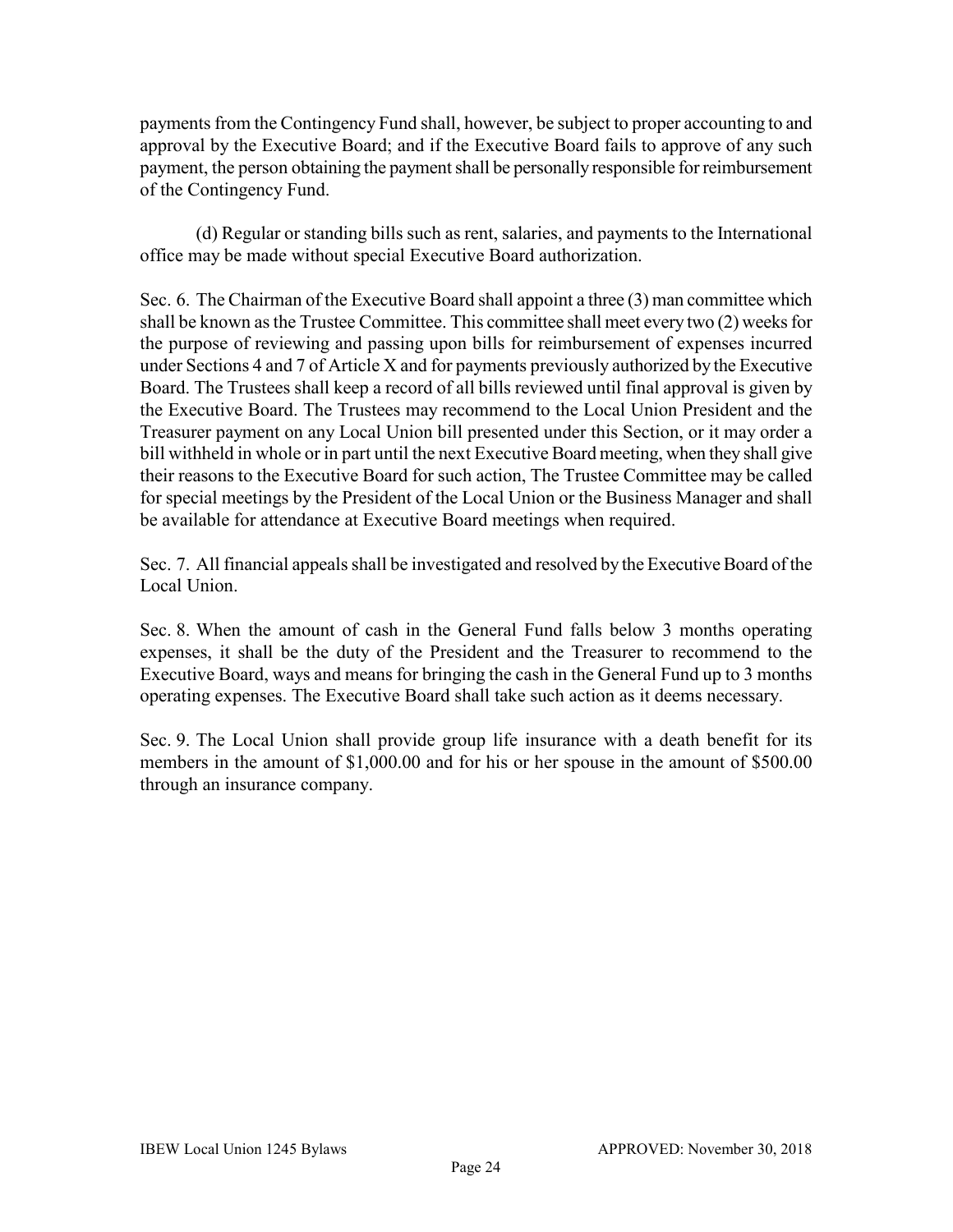## **ARTICLE XII Admission of Members**

Sec. 1. Qualification and admission of members shall be in accordance with Articles XIX and XX of the IBEW Constitution.

Sec. 2. Applicants may be required to pass a satisfactory examination when the Unit requires same.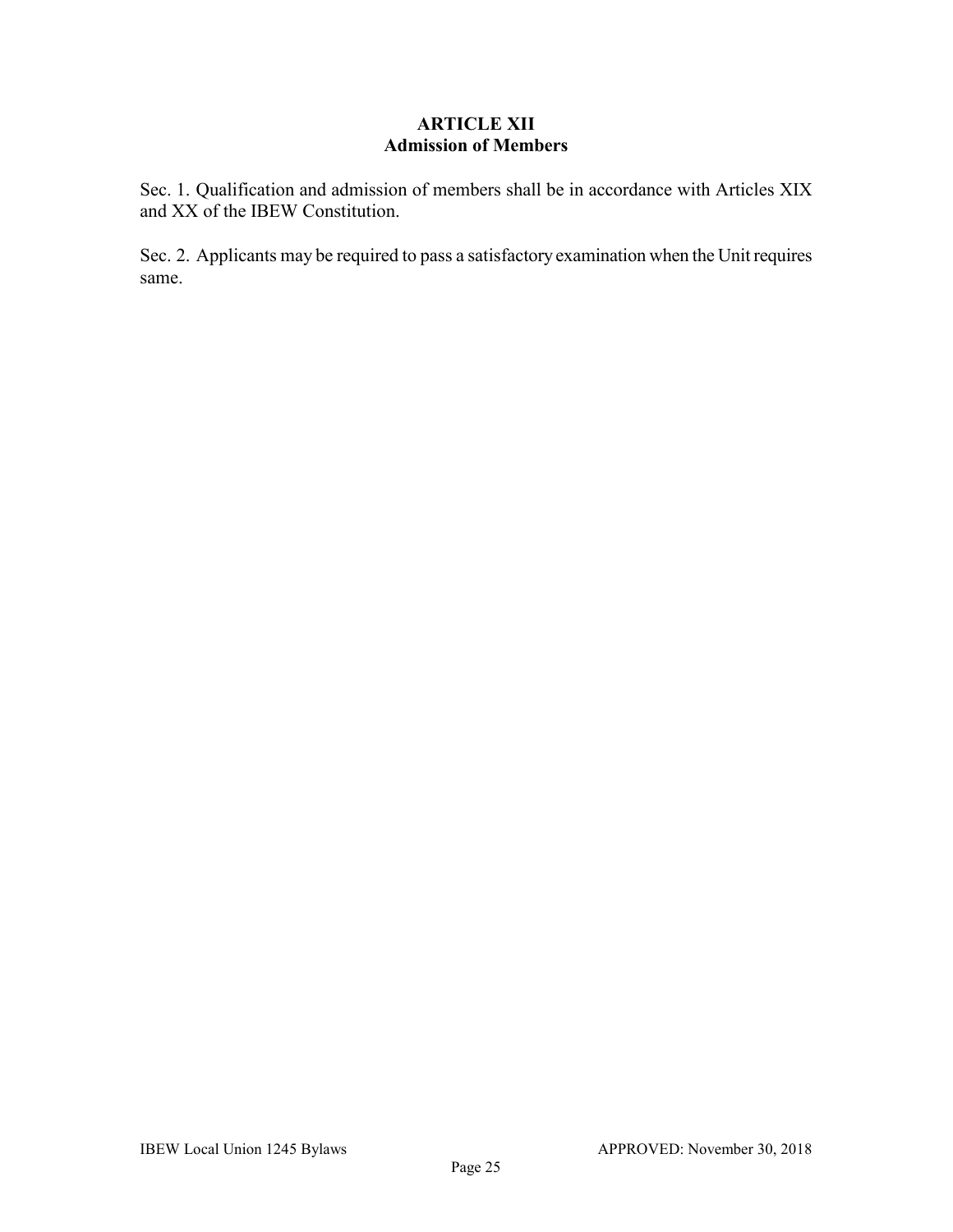### **ARTICLE XIII Units**

Sec. 1. Unit officers shall be members of their respective Units. Each Unit shall have the following officers: Chairman, Vice Chairman, and Recorder, and may have an Executive Committee consisting of the Chairman, Vice Chairman, Recorder, and two (2) elective members.

Sec. 2. (a) Unit officers shall be nominated at the regular meeting of each Unit in June and elected in June of the year the Local Union elects officers. Only members of each such Unit in good standing are eligible to nominate and vote for the Unit's officers.

 (b) Advisory Council members shall be nominated at the regular meeting of each unit in March and elected in the same manner as officers and members of the Executive Board.

Sec. 3. No member shall be a candidate for more than one (1) Unit office. If nominated for more than one (1) office, the member shall immediately declare for which office he/she will be a candidate. No member shall be nominated for Unit office unless they are present or signify their willingness in writing to be a candidate.

Sec. 4. A member must have at least six (6) months' continuous standing in the their Unit immediately prior to nomination to be eligible for office in their Unit, provided the Unit has been in existence for six (6) months or more.

Sec. 5. One (1) Judge and as many Tellers as are required shall be appointed by the Unit Chairman to conduct the election. Any candidate may be present or have an IBEW member as an observer present during the voting and at the counting of the ballots.

Sec. 6. **Voting shall be by secret ballot**. The candidate receiving the highest number of votes for each Unit office shall be declared elected.

Sec. 7. (a) Regular meetings of Units shall be held once monthly as decided by members of each Unit and approved by the Local Union Executive Board.

(b) However, no Unit shall hold any regular or special meeting on the night of any regular or special meeting of the Local Union.

(c) Special meetings of a Unit may be called only by the Business Manager or Executive Board of the Local Union, or by the Executive Committee of the Unit involved. The officer or Executive Committee calling the special meeting shall see that the members of the particular Unit and the Business Manager are notified. No business shall be transacted at any special meeting except that for which it is called.

Sec. 8. The duties of Unit officers within the Unit shall be as follows: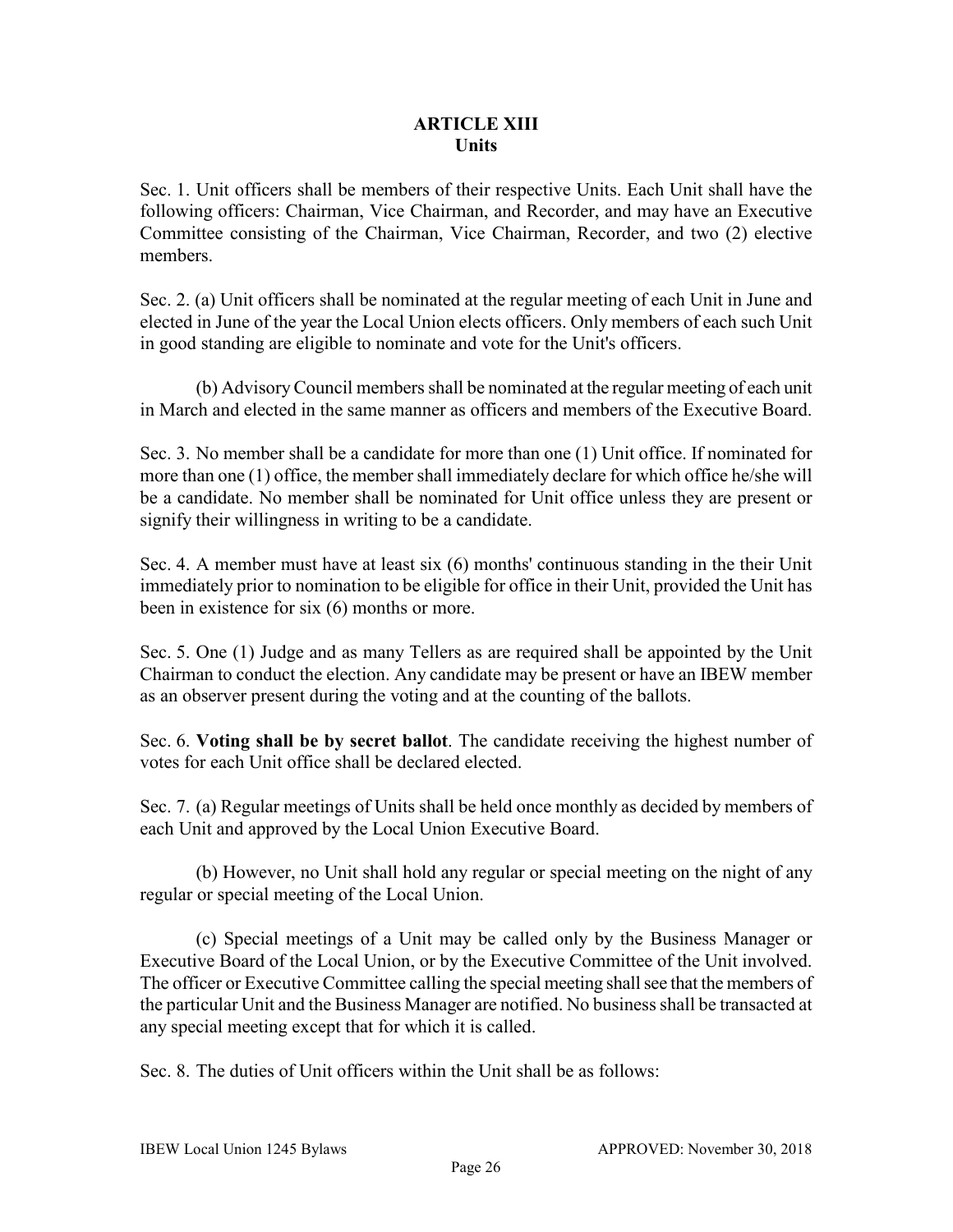**Chairman**: The duties shall be similar to those of the Local Union's President but shall in no way conflict.

**Vice Chairman**: The duties shall be similar to those of the Local Union's Vice President but shall in no way conflict.

**Recorder**: The duties shall be similar to those of the Local Union's Recording Secretary but shall in no way conflict. The Recorder shall supply a copy of the Minutes of Unit meetings to the Business Manager and to the Recording Secretary of the Local Union within five (5) days of respective unit meeting.

**Executive Committee**: The duties shall be similar to those of the Local Union's Executive Board but shall deal only with affairs of the particular Unit, and shall be subordinate to the Local Union's Executive Board. However, the Executive Committee has no authority to act as a Trial Board in lieu of the Local Union Executive Board. The Unit Chairman shall preside over this Committee and it shall meet regularly at such time as it may decide and shall select one (1) of its members as Secretary. (The Business Manager shall be notified and may attend all meetings of this Committee with voice but no vote.) Immediately after each meeting of the Committee, a copy of its Minutes shall be furnished the Business Manager and the Recording Secretary of the Local Union.

Sec. 9. All Units and Unit officers shall be under the supervision of the Local Union and its Executive Board. Failure of Unit officers to perform their duties and the suspension or removal of any Unit officer and the filling of any vacancies shall be handled by the Local Union Executive Board.

Sec. 10. The eligibility of any member to hold office in the Unit shall not be affected in any way by such member being an officer of the Local Union or by being an Advisory Council member.

Sec. 11. There are hereby established in Local Union 1245, Units as set forth in Exhibit I of these bylaws (which is hereby attached and made a part of these bylaws). Units shall be assigned identification numbers. The Executive Board may approve the establishment of additional Units or it may disestablish Units for cause.

Establishment of the foregoing Units shall not in any way be construed to conflict with the right of the international Office to make territorial or jurisdictional changes in the Local Union hereafter.

Sec. 12. Members of the Unit Executive Committee may act as the Examining Committee of that Unit under direction of the Executive Board. Where so established, the duties of the Examining Committee shall be: to give written or oral examinations to applicants, including apprentices or helpers, in order to properly classify them in the Local Union.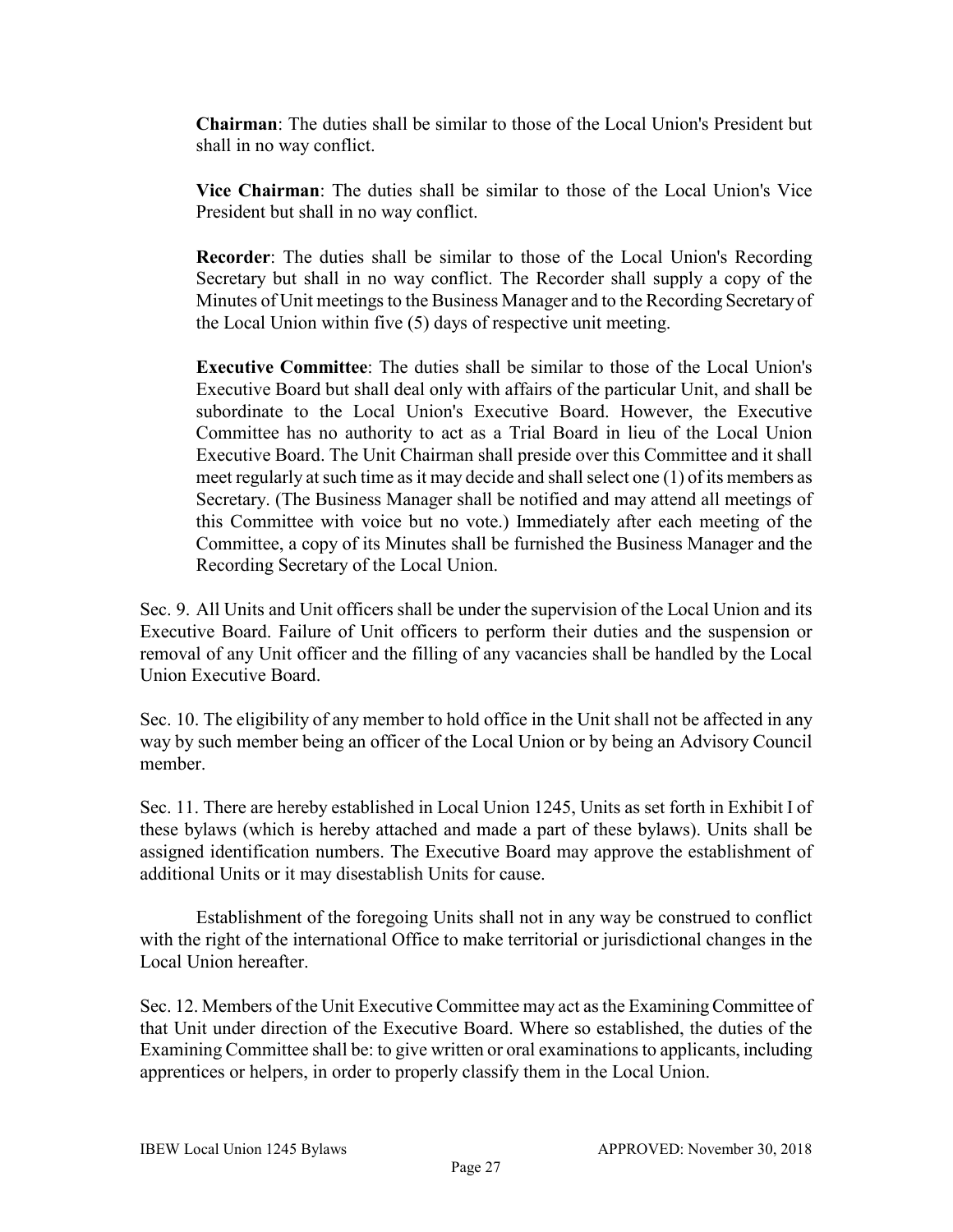### **ARTICLE XIV Advisory Council**

Sec. 1. An advisory Council shall be established composed of one elected member from each of the following groups. No member shall vote for more than one advisory council seat.

- 1. San Joaquin Division of PG&E-Physical
- 2. Coast Valleys Division of PG&E-Physical
- 3. Diablo Canyon Nuclear Generating Station
- 4. GPO&M-T&D and Gas Distribution and Control Center
- 5. City of Santa Clara and San Jose Division of PG&E-Physical
- 6. Alameda/Contra Costa Transit District and East Bay Municipalities
- 7. East Bay Division of PG&E-Physical
- 8. San Francisco Division of PG&E-Physical and General Office of PG&E-Physical
- 9. Stockton Division of PG&E-Physical
- 10. Sacramento Regional Transit District
- 11. TransCanada
- 12. Humboldt Division of PG&E-Physical and Resort Improvement District #1.
- 13. Shasta Division of PG&E-Physical, City of Redding, City of Shasta Lake, and Bella Vista Water District
- 14. NV Energy, TMWA, City of Fernley, Truckee Donner PUD, Mt. Wheeler Power, Inc., Lassen Municipal Utility District and Wells REA, Liberty Energy and Plumas Sierra REC
- 15. De Sabla Division of PG&E-Physical
- 16. Drum Division of PG&E-Physical and City of Roseville
- 17. Colgate Division of PG&E-Physical, Yuba County Water Agency, and City of Gridley
- 18. North Bay Division of PG&E-Physical, City of Healdsburg, City of Ukiah, City of Willits
- 19. Sacramento Division of PG&E-Physical and City Light & Power
- 20. Sacramento Municipal Utility District and City of Lodi
- 21. USBR, Western Area Power Administration
- 22. Frontier Communications
- 23. General Construction of  $PG&E At Large$
- 24. General Construction of PG&E At Large
- 25. General Construction of  $PG&E At Large$
- 26. Tree Trimmer Companies
- 27. Clerical PG&E Northern Area
- 28. Clerical PG&E Central Area
- 29. Clerical PG&E Southern Area
- 30. Irrigation Districts (Merced ID, Turlock ID, Lindmore ID, Paradise ID, South Feather Power and Water Agency, Modesto ID and South San Joaquin ID)
- 31. Outside Construction
- 32. City of Lompoc
- 33. Manufacturing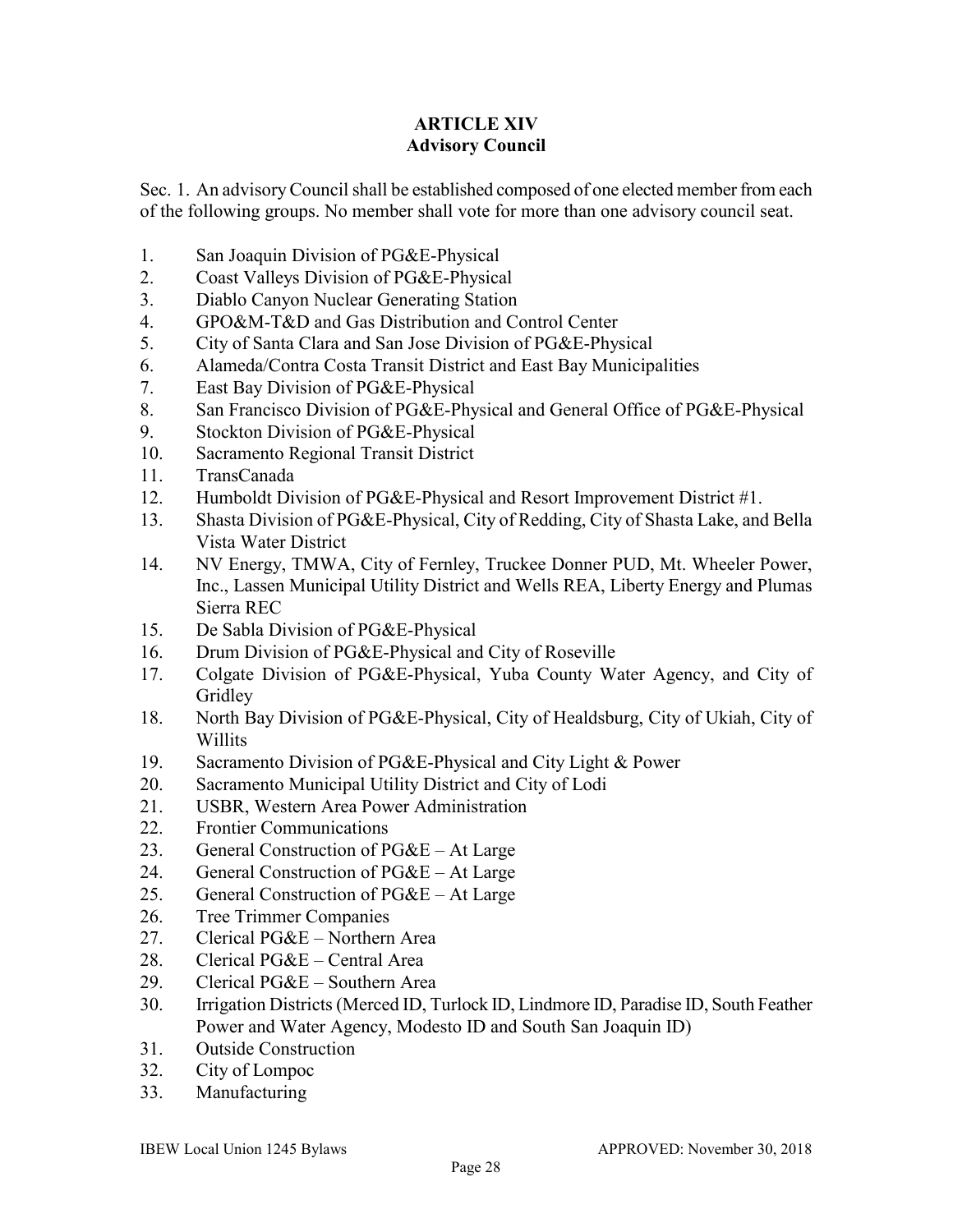- 34. Generation including Dynegy, Foster-Wheeler, Genon, NCPA, NRG and Tri- Dam Project
- 35. Materials Distribution Department of PG&E
- 36. City of Vallejo and Greater Vallejo Recreation District

The Executive Board may adjust these groups to reflect changes in the Local's membership.

Sec. 2. The Business Manager shall notify the Advisory Council of a newly organized group, at the first Advisory Council meeting after the group, or groups, have been organized.

(a) Upon petition for representation to this Council by a newly organized group, the Advisory Council shall be empowered to create an additional Council seat by a three-fourths vote of the Advisory Council members.

(b) Should a newly organized group not petition for a seat on the Advisory Council within three months after that group is organized, or such petition is denied, the Executive Board shall assign said group to an existing advisory Council jurisdiction.

(c) The Business Manager shall notify the Executive Board of a group which disestablishes. The Executive Board shall notify the Advisory Council that the seat representing such group is vacated or disestablished.

Sec. 3. The President of the Local Union shall be Chairman and the recording Secretary shall be Secretary of the Local Union Advisory Council. The other Local Union officers and Executive Board members shall have voice but no vote on the Advisory Council.

Sec. 4. This Council shall meet with the Local Union Executive Board 4 times a year on dates designated by the Executive Board. Special meetings may be called by the Business Manager or the Executive Board. Proper notice shall be given in all cases of change-of-date or specially called meetings.

Sec. 5. Two-thirds of the regular members of the Advisory Council shall constitute a quorum. Any Advisory Council member failing to attend two consecutive sessions without a satisfactory excuse shall have his Council seat declared vacant.

Sec. 6. These Advisory Council functions shall in no way conflict with the authority of the Executive Board or the Business Manager.

Sec. 7. The Business Manager and/or one or more of these Business Representatives shall attend each meeting of the Advisory Council and report the activities and progress of the Union.

Sec. 8. To qualify as a candidate to the Advisory Council, a member must have at least two years' continuous good standing in the Local Union immediately prior nominations and six months in the department, division or company from which they are nominated. Exceptions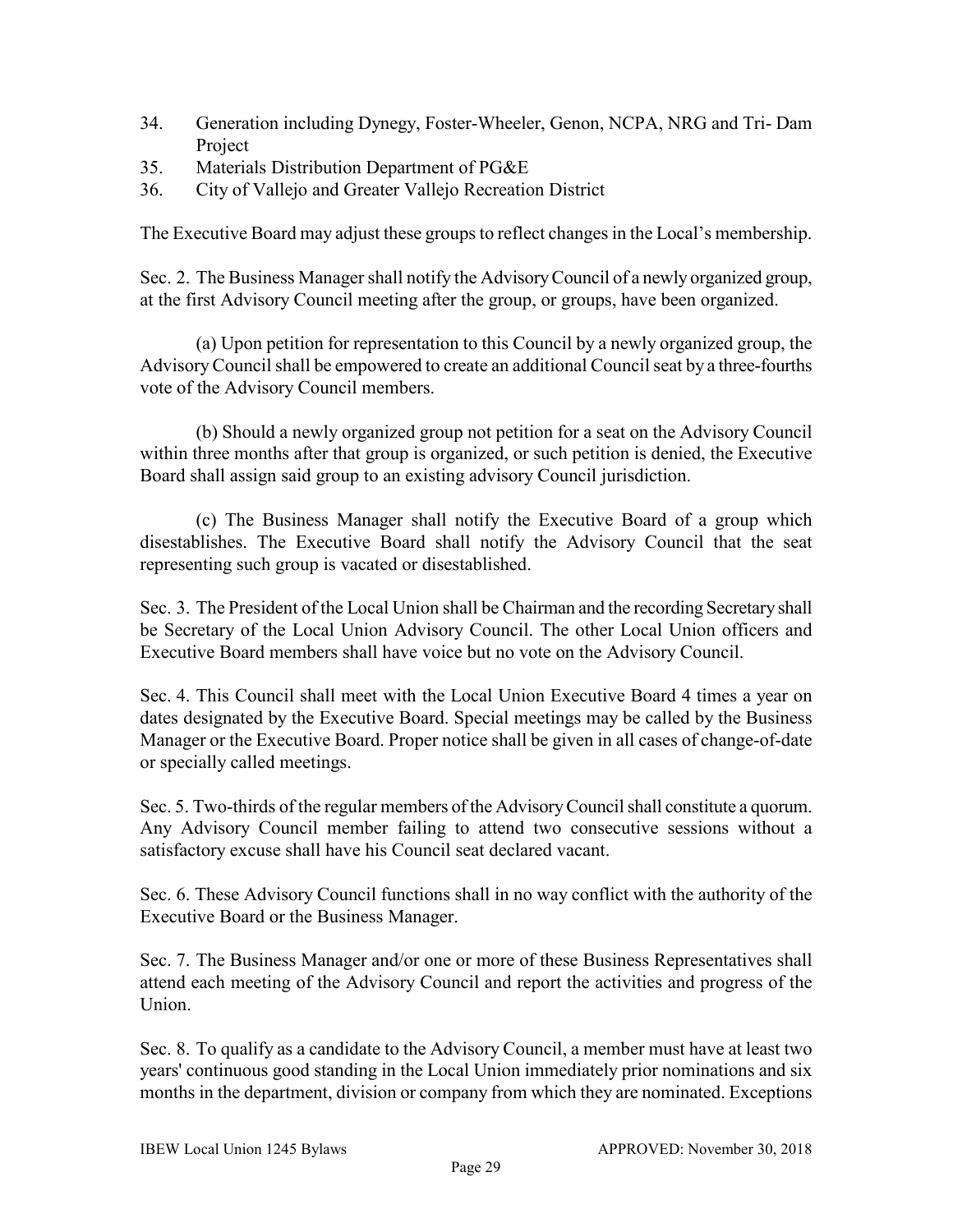to this rule shall be granted where such bodies have not been in existence long enough to meet this requirement.

Sec. 9. Vacancies occurring on the Advisory Council shall be filled by the Local Union Executive Board until the next regular election.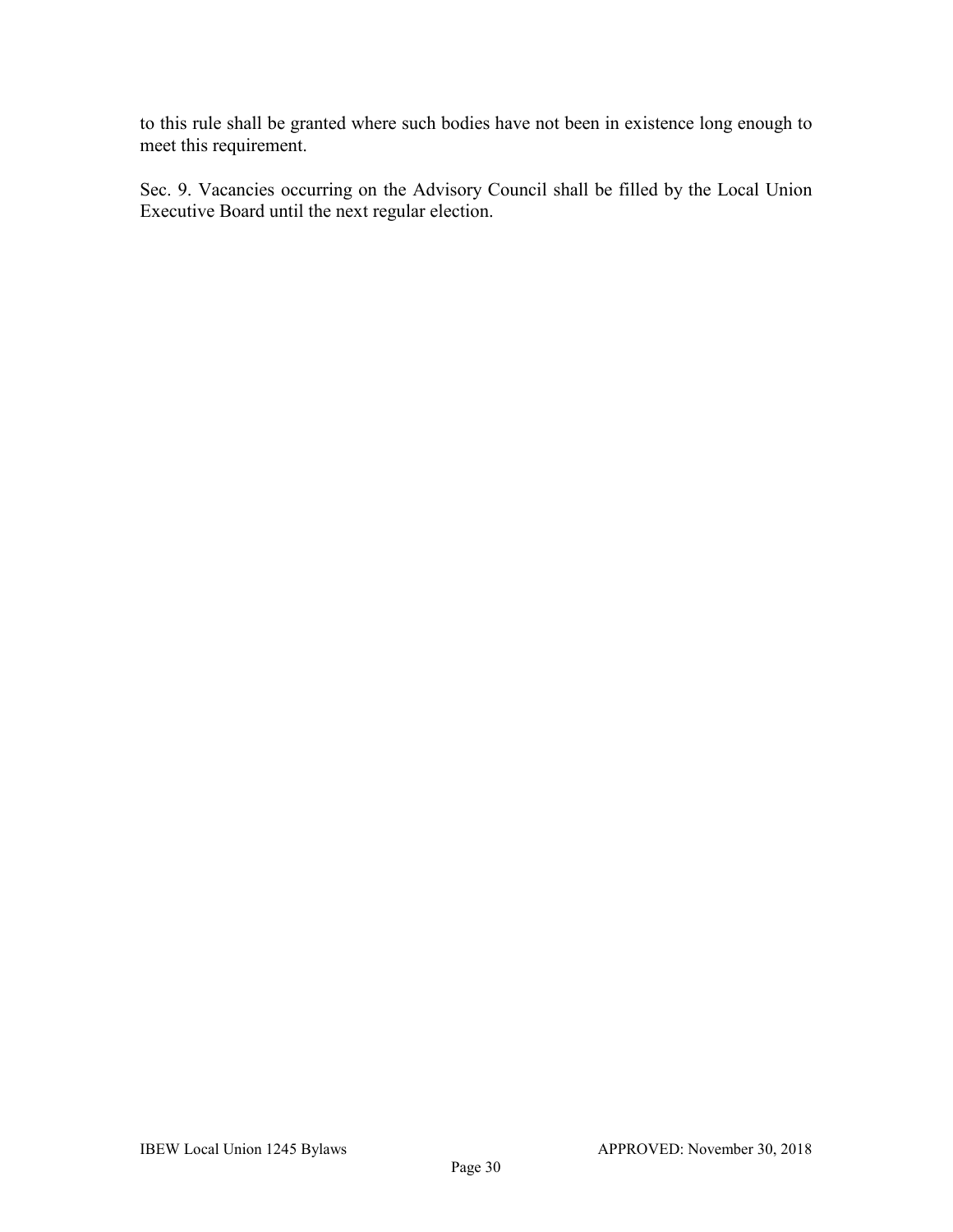## **ARTICLE XV General Laws**

Sec. 1. The Executive Board shall act as the Trial Board to hear charges and try members (except officers or representatives of a Local Union, Railroad Council, or System Council) for violation of the IBEW Constitution, these bylaws, or an approved working agreement. All charges against a member must be in writing and signed, specifying the provision(s) of the Constitution, bylaws, or working agreement allegedly violated. A brief factual written statement of the act(s) considered to be in violation, including relevant dates, places and names, should be given by the charging party. A copy of the charges must be furnished to the accused by the Recording Secretary with notice of when to appear before the Trial Board.

Sec. 2. A charged member may, upon request, have an IBEW member in good standing as Counsel. However, no lawyer, as such may serve as Counsel in a hearing of the Trial Board. No person not a member of the IBEW may be present at such hearing, except as a witness.

If the accused willfully fails to stand trial or attempts to evade trial after having been notified in writing to appear, the Trial Board shall hear and determine the case just as though the accused were present. When a member files charges against another member and fails to appear before the Trial Board to prosecute the case, unless reasonable excuse is given, he/she shall be subject to discipline by the Trial Board.

Sec. 3. A majority vote of the Trial Board shall be sufficient for a decision, which is to be in writing. The Trial Board report of its findings and sentence, if any, shall be reported to the next regular meeting of the Local Union. The action of the Trial Board shall be considered the action of the Local Union, and the report of the Board shall conclude the case.

Sec. 4. All financial obligations (including but not limited to fines, assessments and unpaid dues and fees) owed by a member under the IBEW Constitution or the bylaws of this Local Union shall constitute debts owed by the member to the IBEW or the Local Union, and may be recovered through court action brought by the IBEW or the Local Union. If it is necessary for the Local to institute legal proceedings in order to recover any such debt, the individual member shall also be liable for all costs of said proceedings, together with a reasonable attorney's fee incurred by the Local, the amount thereof to be fixed by the Court.

Sec. 5. Each member shall keep the Financial Secretary informed of their correct address. The Financial Secretary shall, in turn, notify the International Secretary.

Sec. 6. The parliamentary rules of this Local Union shall be those stated in Article XV of the IBEW Constitution.

Sec. 7. The IBEW Constitution is hereby made a part of these bylaws. Where there is doubt concerning any section of these bylaws or where such might appear to be in conflict with the IBEW Constitution, then the IBEW Constitution shall control and must be followed.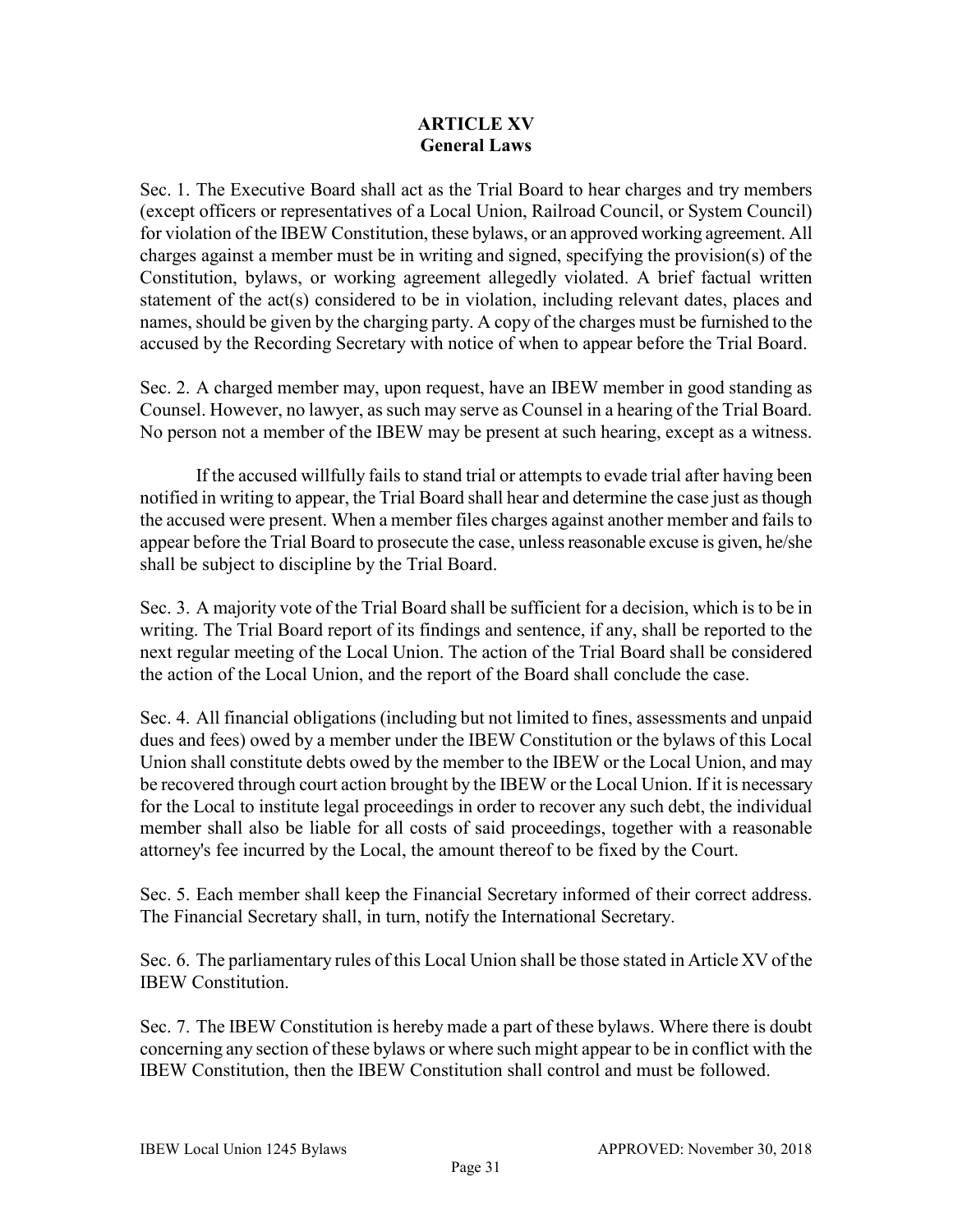Sec. 8. Words in these bylaws in the masculine gender shall include the feminine.

Sec. 9. Members shall be supplied with copies of the IBEW Constitution, these bylaws, and the working agreement upon written request to the Local Union.

Sec. 10. The handling of jobs for unemployed members shall be under the full supervision and direction of the Business Manager. The Business Manager shall devise such means as are considered practical and fair in the distribution of available jobs to qualified members. Members shall not violate such established rules or plans.

Sec. 11. Any member of this Local Union having knowledge of any violation of these bylaws, working rules or agreements of this Local Union or violations of the State Safety Laws or State Regulation, shall immediately report same to the Business Manager, giving date, location and all information available in connection with said violation.

Sec. 12. Members shall be required to live up to all agreements made by the Local Union, which are approved by the International Office.

Sec. 13. No officer, officers, committees or Board, elected or appointed shall contract any debt in the name of the local Union without first obtaining consent of the local Union Executive Board.

Sec. 14. Members indebted to the Local union shall be required to repay such indebtedness at a rate of not less than one dollar (\$1.00) for each day employed.

Sec. 15. Nothing in these by laws shall be so interpreted or construed as to restrict, hamper or prevent any officer from carrying out the sincere and honest performance of his obligations, duties or assignments. This rule shall be binding on each and every member.

Sec. 16. Members shall show their working cards or receipts upon request of the Business Manager, his assistants or stewards.

Sec. 17. Any officer, member or employee of the Local Union shall have the right to rely in good faith upon the provisions of these bylaws and of the IBEW Constitution, and upon resolutions of the Executive Board and of the membership. In the event that a lawsuit is instituted against any such person for action taken in such reliance, such person shall be indemnified to the fullest extent permitted by law and the Union may pay judgement that may be rendered against him. The foregoing provision of indemnification does not extend to protecting an officer against willfully dishonest acts or the specific breaches of trust mentioned in Title V of the Labor-Management Reporting and Disclosure Act of 1959.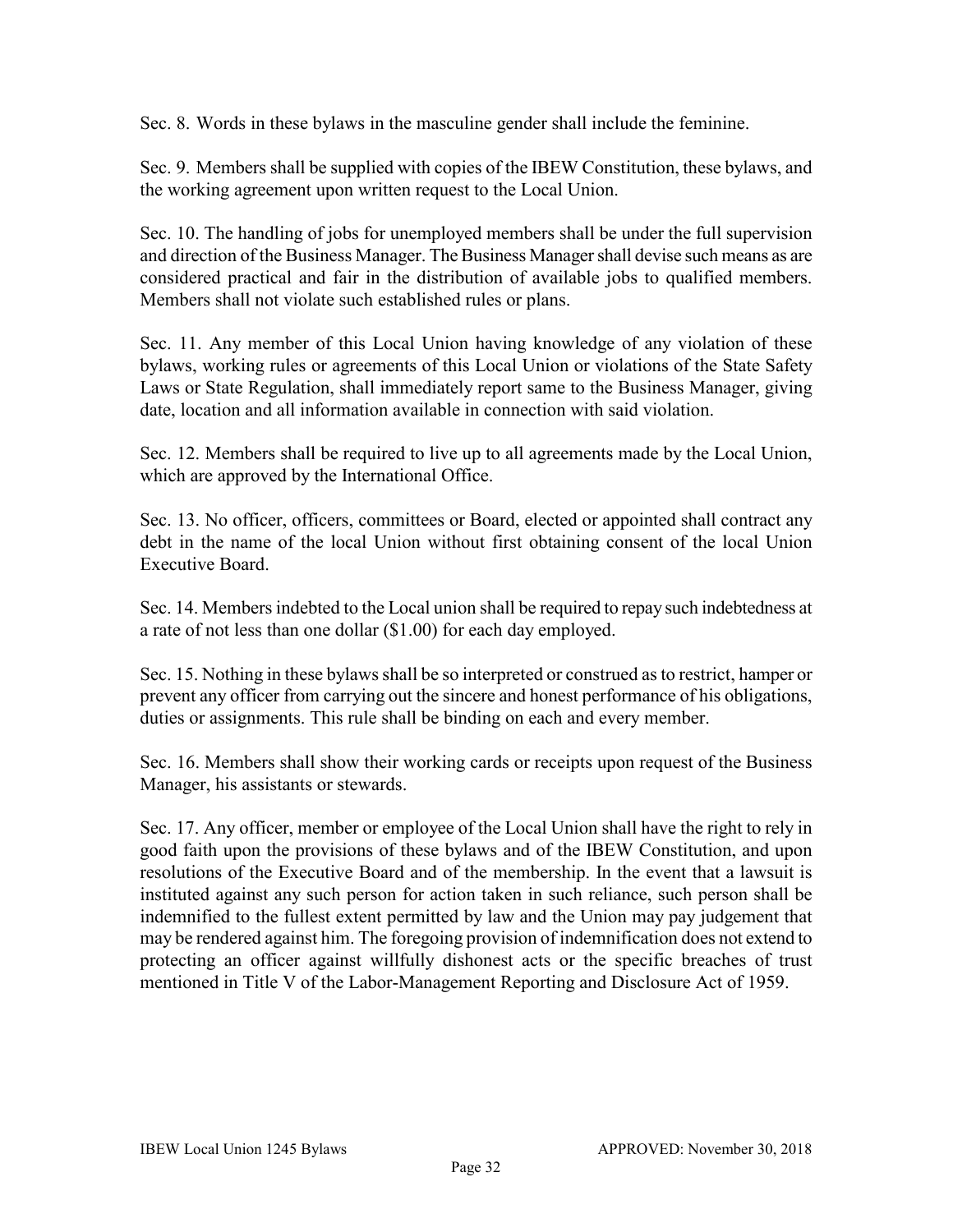Sec. 18. The Local union may spend a reasonable sum for a suitable tribute, as determined by the Local Union, upon the death of a member. A committee may also be selected to extend the sympathy of the Local Union to the family of any deceased member. The Local Union may also authorize a suitable tribute, as determined by the Local Union, to a deceased person who was a member at the time of his or her retirement.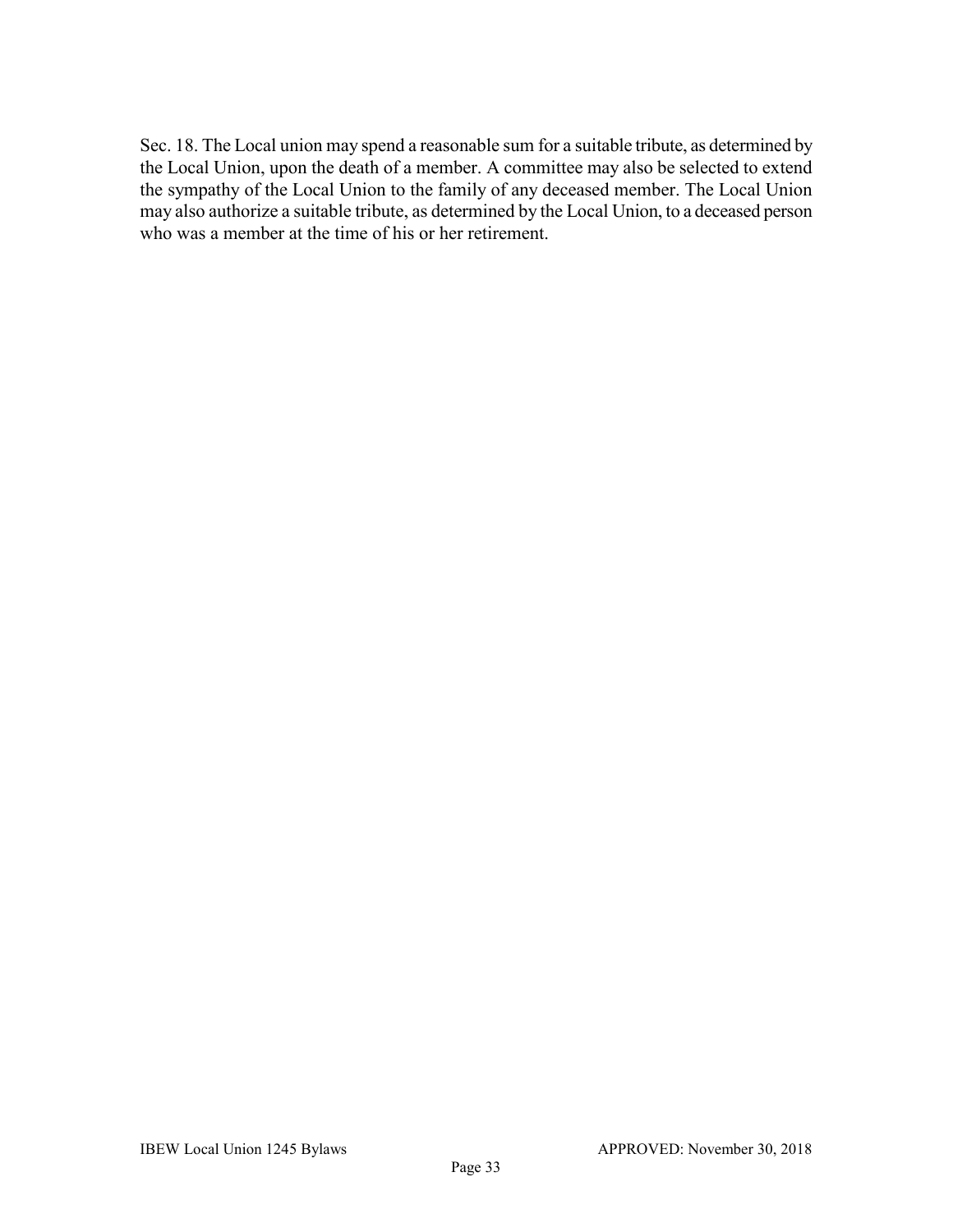### **ARTICLE XVI IBEW Local Union 1245 Energy Workers Center, Inc.**

Sec. 1. Title to the building, and furnishings and fixtures therein, of Local Union 1245 shall be held in a non-profit corporation known as IBEW Local 1245 Energy Workers Center, Inc.

Sec. 2. The President, Vice President, Recording Secretary, Treasurer, Business Manager-Financial Secretary, and all members of the Local Union Executive Board shall constitute the Board of Directors of the Corporation. Upon expiration of their terms as Local Union Officers or upon their resignation or removal, their duly elected or appointed successors shall become Directors.

Sec. 3. The members of the Corporation shall consist of all members in good standing from time to time of Local Union 1245. As members of the Corporation, they shall receive annual Financial Statements of the Corporation.

Sec. 4. Before any real property is to be purchased or disposed of in the name of the corporation all members of the Local union shall be advised of such matter and a meeting called for the purpose of voting on such matter. It shall require a majority vote of the members present and voting to decide such matter.

Sec. 5. Before instruction are given to the Board of Directors of the Corporation to purchase or dispose of any real property Section 4 of this Article must be complied with.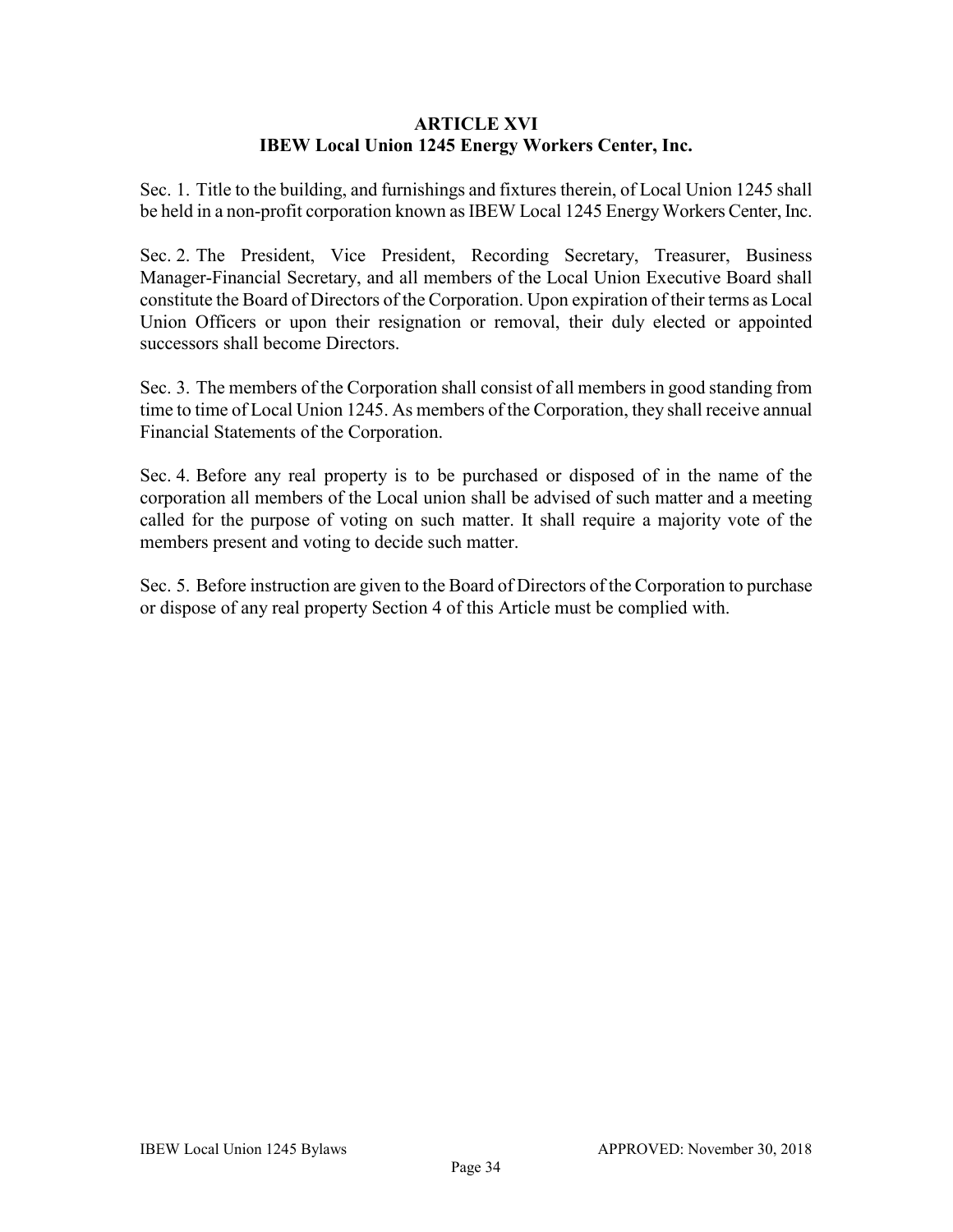### **ARTICLE XVII Amendments**

Sec. 1. These bylaws shall become effective upon approval by the International President.

Sec. 2. (a) These bylaws may be amended or changed by such proposal being submitted in writing and read at a Unit meeting. If approved by the majority of the membership present and voting at said meeting it shall then be forwarded to the Executive Board for action. Should the Executive Board concur with the proposed amendment, the Executive Board shall then either: (1) Refer the proposal to the next regular Local union meeting for its first reading and be acted upon at the second reading; or, (2) Order a direct referendum vote to all members in good standing stating the proposed amendment, the Executive Board's recommendation and appropriate spaced for voting "yes" or "no", together with instructions for returning the referendum ballots.

(b) Should the Executive Board vote non-concurrence on the bylaw proposal, said vote shall be recorded in the Executive Board minutes and the Unit originating the proposal be so informed.

(c) However, dues, initiation fees or assessments shall not be increased except by a majority vote by secret ballot of the members in good standing voting at regular or special membership meetings of the respective Units in the manner provided above.

A written notice specifically stating the proposed assessments or changes in initiation fees or dues shall be mailed to each member in good standing at the member's last known home address at least 20 days prior to the meetings at which the membership is to vote on the question.

Sec. 3. No assessments, amendments or changesshall become effective until approved by the International President in accordance with the International Constitution.